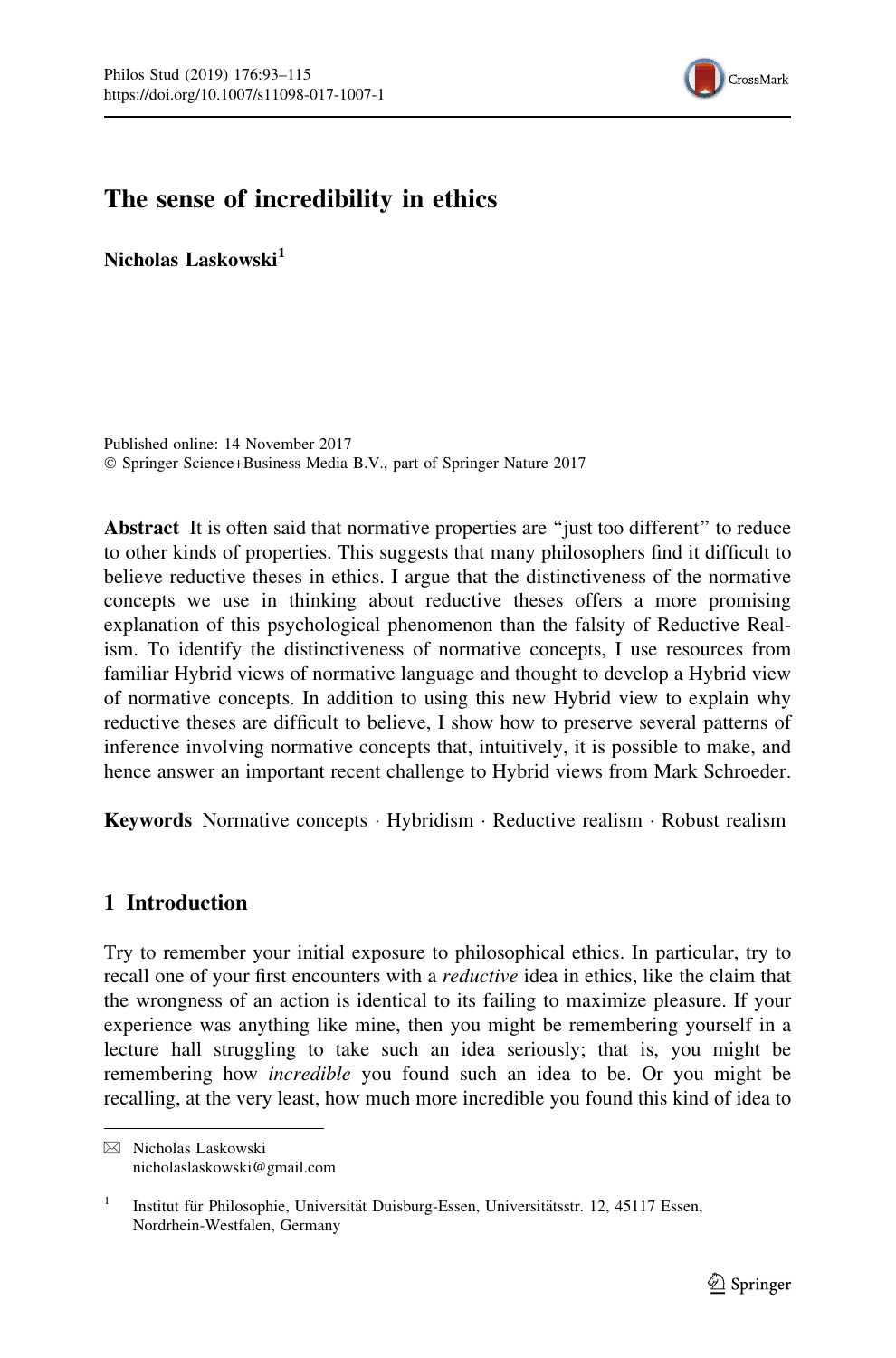be than similar ones from outside of ethics, like the idea that a sample of pure grain alcohol is an ionic compound of carbon, hydrogen, and oxygen, or that an ellipse is the set of points in a plane whose summed distance from each of two fixed points is the same. I call this psychological difficulty of believing reductive theses in ethics the sense of incredibility.<sup>1</sup>

You might not have ever experienced the sense of incredibility. But you don't have to take my word for it that many other philosophers have experienced it. Parfit [\(1997](#page-22-0): 121, my emphasis) writes, in discussing views on which normative facts are reducible to natural facts, ''These two kinds of fact are as different as the chairs and propositions that, in a dream, Moore once confused.'' Huemer ([2005:](#page-21-0) 94, my emphasis) claims, "value properties are radically *different* from natural properties." Dancy [\(2006](#page-21-0): 136, my emphasis) says, "There remains a stubborn feeling that [normative] facts about what is right or wrong, what is good or bad, and what we have reason to do have something *distinctive* in common, and that this common feature is *something that a natural fact could not have*." And in a statement that has become a slogan, Enoch  $(2011: 4$  $(2011: 4$  $(2011: 4$ , emphasis mine) writes, "Normative facts are *just* too different from natural ones to be a subset thereof.''

That so many philosophers say that normative properties are too ''different'' to be identical to or fully analyzable in terms of other kind of properties would be puzzling if Reductive Realism<sup>2</sup> were true, the view that all normative properties are fully reducible to other kinds of properties.<sup>3</sup> Indeed, it is incumbent upon Reductivists to explain the sense of incredibility, since philosophers who are

<sup>&</sup>lt;sup>1</sup> Following Andrew Melnyk (unpublished manuscript).

 $2$  Some, like Jackson ([1998\)](#page-22-0), state reductive theses in terms of property identity. Others state them in terms of property analysis, like Schroeder ([2005\)](#page-22-0), although he and still others don't treat these formulations as incompatible with one another. Since the arguments to come in this paper do not turn on the question of which approach is best, I will use the word 'reducible' to avoid privileging either reading. I'll also employ a variety of idioms that can be found in the works of Reductivist-friendly philosophers, including 'is', 'just is', 'what it is', 'all there is', 'nothing over and above', 'it lies in the nature of', 'fully grounded in', 'fully analyzable in terms of', etc., in my effort to remain neutral. It's worth mentioning up front, too, that the arguments in this paper also do not hinge on whether we formulate reductive theses in terms of a relation between different kinds of properties or a relation between different kinds of facts. I'll stick to formulating them in terms of properties, but nothing should be read into this choice.

 $3\,$  In the previous note, I said that the arguments in this paper do not turn on whether reductive theses are best understood in terms of property identity or analysis. But it is interesting to note that when reduction is understood as a kind of property analysis, many philosophers who report experiencing the sense of incredibility apparently turn out to hold views that aren't clearly at odds with at least some versions of Reductivism, at least on Rosen's [\(2017](#page-22-0)) taxonomy of views concerning the metaphysics of normativity.

Several reactions to this intriguing observation come to mind. So much the worse for Rosen's taxonomy, for one. Another, more constructive response is to understand the observation as supporting the idea that reductive theses are best understood in terms of identity, insofar as we want to preserve as, they currently are, the relevant controversies in ethics. I'm inclined to think, however, that it is a consequence of the arguments to come, as we'll see, that even card-carrying Reductivists will experience at least some trouble believing reductive theses. That those who experience the sense of incredibility might also themselves be Reductivists is exactly what we should expect, at least if my arguments are on the right track. Thanks to an anonymous referee for raising the issue.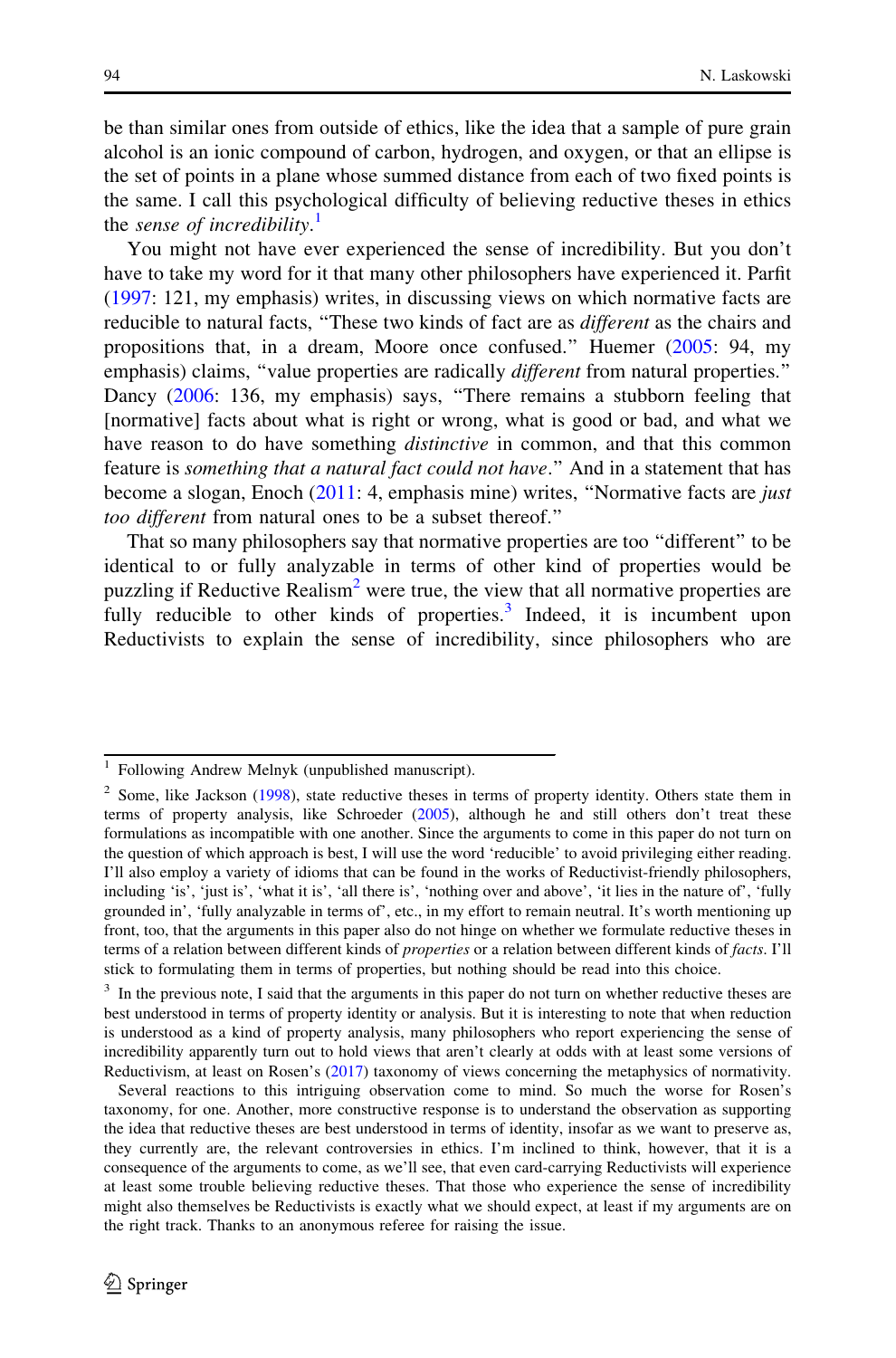<span id="page-2-0"></span>sympathetic to Robust Realism, $<sup>4</sup>$  the view that at least some normative properties</sup> are not fully reducible to other kinds of properties, can be understood as suggesting that the best explanation of the sense of incredibility is that Reductivism is false.<sup>5</sup>

In Sect. [1,](#page-0-0) I will argue against two Reductivist-friendly explanations of the sense of incredibility—one from Parfit [\(2011](#page-22-0)) and Enoch ([2011\)](#page-21-0) and another from Wedgwood [\(2013\)](#page-22-0). Taking loose inspiration from friends of Reductivism about phenomenal consciousness in the philosophy of mind, I argue in Sect. 2 that the distinctive nature of the normative concepts we use in thinking about reductive claims might hold the key to understanding the sense of incredibility in ethics. To identify the distinctiveness of normative concepts, I will explore resources available to some Hybridists about the nature of normative language and thought. Over the course of doing so, I will develop the first explicitly Hybrid view of normative concepts. But since the kind of Hybrid view I develop is vulnerable to an important recent challenge from Schroeder ([2009\)](#page-22-0), in addition to showing how it offers a promising explanation of the sense of incredibility, I will also show how it avoids the challenge from Schroeder in Sect. [3](#page-5-0).

This paper advances a Reductivist-friendly explanation of the sense of incredibility. It is worth stressing, however, that I offer this defense of Reductivism from a place of deep appreciation for the concerns about Reductivism that have led many philosophers to embrace Robust Realism. As such, I take there to be lessons in this paper for Reductive and Robust Realists alike. Many influential concerns about Reductivism from Robust Realists tend to move from premises about normative concepts, thoughts, or language to metaphysical conclusions about the falsity of Reductivism. The main methodological lesson for Robust Realists is that the force of such arguments tends to be overstated, because there are often resources at the level of concepts, thought, or language available to Reductivists for answering them. Since, however, such resources would remain under appreciated were it not for such arguments, one important methodological lesson for Reductivists is that concerns about Reductivism from Robust Realists demand careful attention.

### 2 Two explanations of the sense of incredibility

### 2.1 The explanation from deliberative significance

The first Reductivist-friendly explanation of the sense of incredibility traces to two unlikely sources, Derek Parfit and David Enoch. These are unlikely sources for a Reductivist-friendly explanation of the sense of incredibility, because Parfit and

<sup>&</sup>lt;sup>4</sup> All of those philosophers already mentioned in the main text who experience the sense of incredibility maintain one version of Robust Realism or another. Some other contemporary Robust Realists include Cuneo and Shafer-Landau [\(2014](#page-21-0)) and FitzPatrick ([2008\)](#page-21-0).

 $5$  Apart from brief remarks from Finlay [\(2014](#page-21-0)), Forcehimes ([2015\)](#page-21-0), McPherson [\(2012](#page-22-0)), van Roojen ([2015\)](#page-22-0), and Wedgwood [\(2013](#page-22-0)), few ethicists have acknowledged the sense of incredibility, let alone tried to explain it. While Schroeder [\(2005](#page-22-0)) does not discuss the sense of incredibility itself, his discussion is in the same spirit as what I aiming to accomplish in this paper.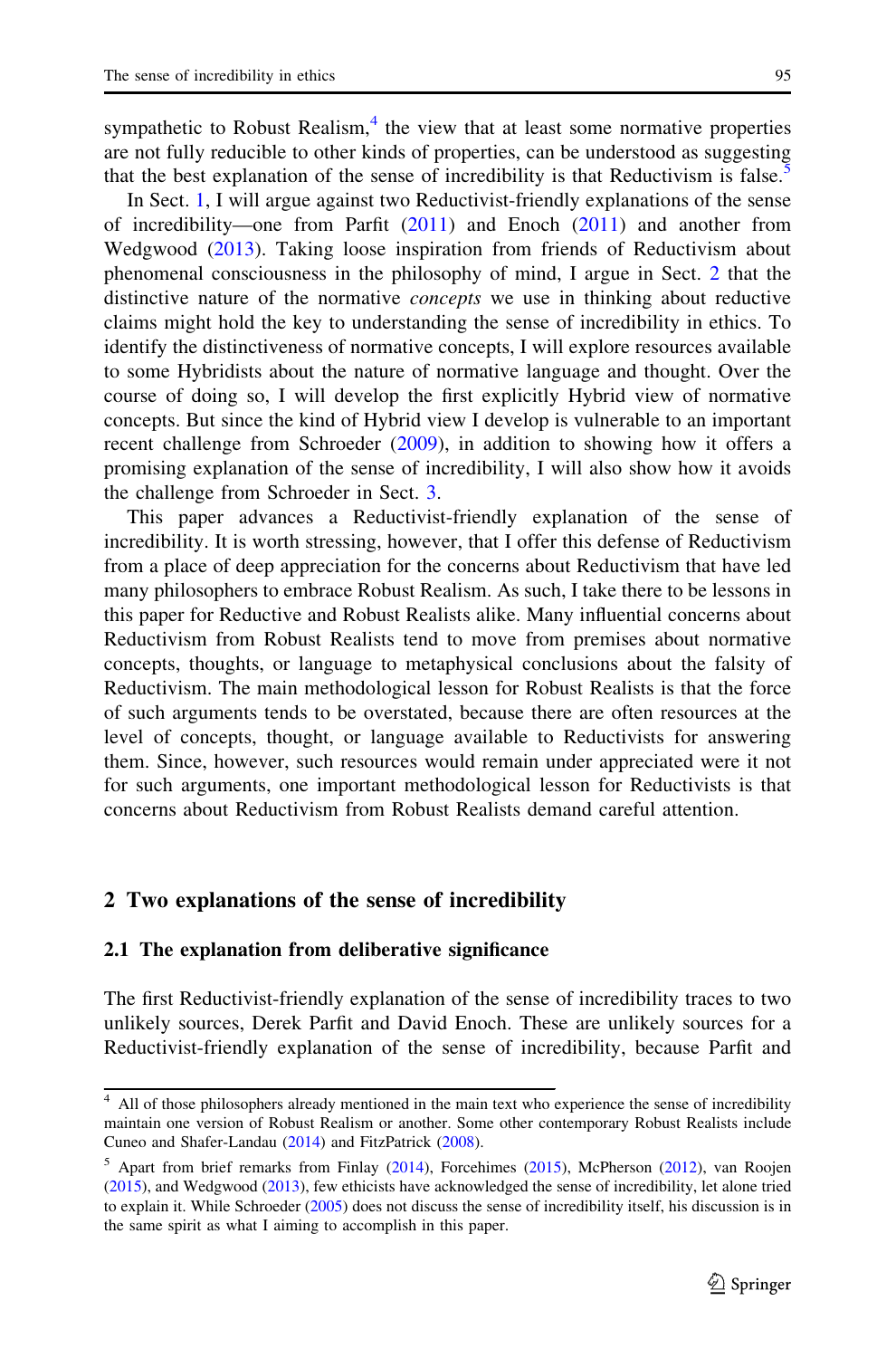Enoch are two of the most high-profile opponents of Reductivism. Nevertheless, such an explanation begins to emerge from a case $<sup>6</sup>$  that Parfit frequently employs</sup> when arguing against a prominent species of Reductive Realism, Reductive Naturalism, the view, roughly, that normative properties are reducible to so-called "natural" properties that are discoverable via the empirical sciences."

After claiming that ''normative and natural facts differ too deeply for any form of [Reductive] Naturalism to succeed," Parfit [\(2011](#page-22-0): 326) invites readers to imagine themselves deliberating about whether to jump into a canal from a burning hotel to save their lives. In particular, Parfit invites his readers to imagine themselves entertaining the claim that they *ought* to jump to illustrate the significance of normative concepts from the perspective of first-personal deliberation. In the same spirit, after claiming that ''Normative facts sure seem different from natural facts,'' Enoch [\(2011:](#page-21-0) 108) discusses the flipside of Parfit's idea in imagining himself entertaining the thought that ''pressing the blue button will maximize pleasure'' in a scenario in which he is deliberating about whether to push it. Enoch then claims that such a thought ''is a complete non-starter, it completely fails to address the question [of whether to push the button].'' These statements suggest that those who experience the sense of incredibility do so as a result of recognizing the differences in deliberative significance between normative and non-normative concepts.

It is easy to agree with Parfit and Enoch that thoughts containing normative concepts play a characteristic role in deliberation that thoughts lacking such concepts do not, and hence that there is a difference in deliberative significance between normative and non-normative concepts. Nevertheless, if the sense of incredibility is due to such differences, then we should also expect the sense of incredibility to pop up in other cases involving concepts with mismatching deliberative significance, such as in cases involving indexical and non-indexical concepts. But while indexical concepts like I and  $ME<sup>8</sup>$  tend to be more deliberatively significant than non-indexical concepts, no one seems to experience the sense of incredibility while entertaining thoughts containing indexical and non-indexical concepts to quite the same degree as in ethics. I, for example, do not have any trouble believing that *the person with brown hair typing* is *me*, or I have far less trouble believing it than I do believing that wrongness is failing to maximize pleasure. Thus, the view on offer from Parfit and Enoch seems inadequate, at least in part because it over generates.

<sup>&</sup>lt;sup>6</sup> This case makes its first appearance in Parfit [\(1997](#page-22-0)).

 $7$  Parfit focuses much of his criticism throughout his work on Reductive Naturalism. But it is clear that Parfit takes issue with Reductivism, in general. For he thinks, like many other opponents of Reductivism, that normative properties are of their *own* kind, which suggests that he would not welcome reducing normative properties to supernatural properties or any other kind of non-normative property. So, I will be understanding any discussion of Reductive Naturalism as discussion of Reductive Realism more generally throughout this paper.

<sup>8</sup> Small caps denote concepts.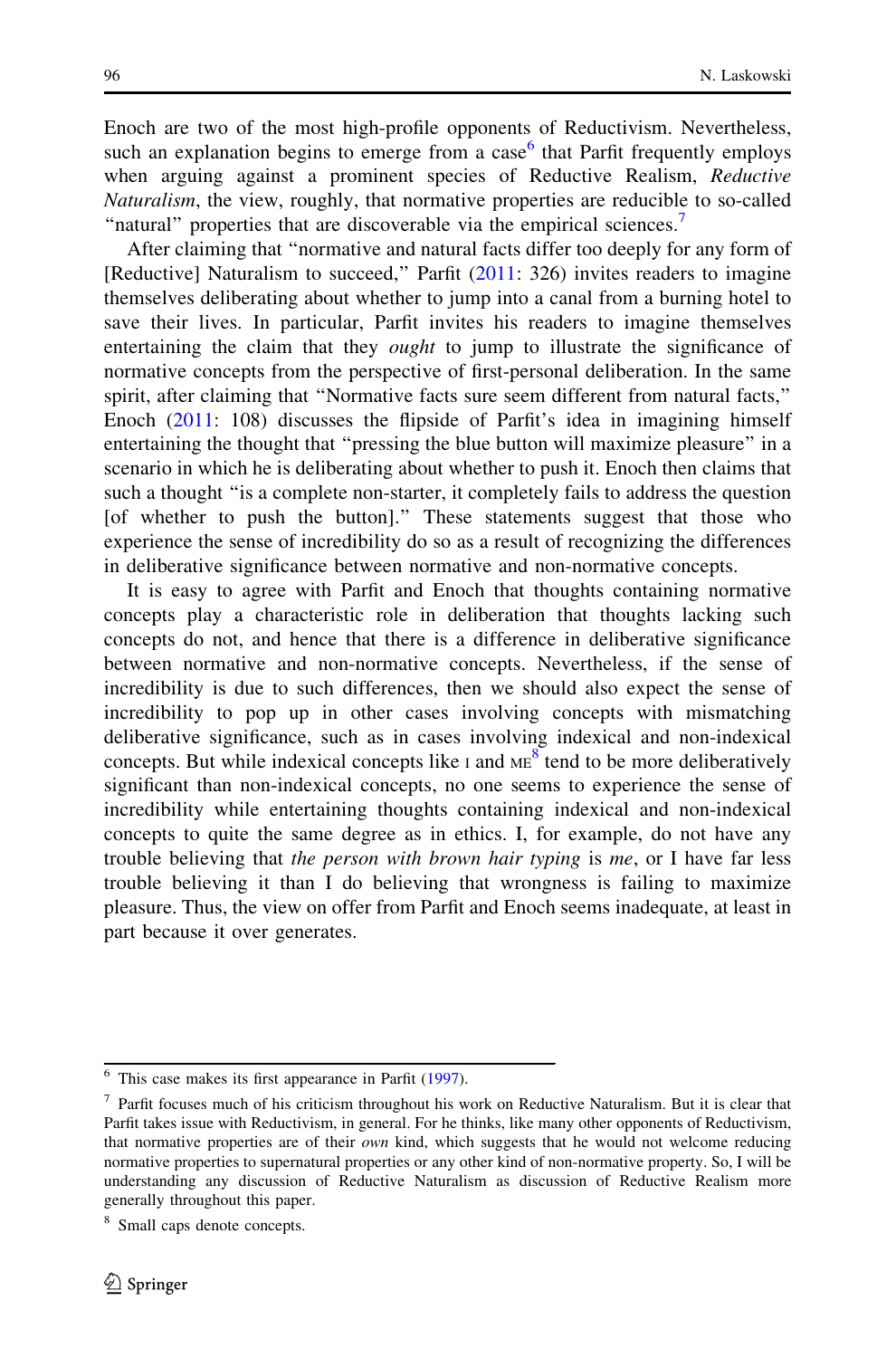### 2.2 The explanation from the (alleged) indefinability of normative concepts

The second explanation of the sense of incredibility on behalf of Reductivists comes from Ralph Wedgwood's ([2013:](#page-22-0) 392) review of Enoch's Taking Morality Seriously. According to Wedgwood, once we make the broadly Fregean distinction between sense and reference and distinguish normative properties (referents) from normative concepts (senses), then ''We can explain away the 'just-too-different intuition' [i.e. the sense of incredibility] as arising from the fact that normative concepts and naturalistic concepts are so different that there is no possibility of defining normative concepts by means of naturalistic concepts.''

The thought here from Wedgwood seems to be that we experience the sense of incredibility in ethics when we do in virtue of entertaining reductive theses involving normative concepts that are not fully analyzable in terms of other concepts. A subject who entertains the reductive thesis, for example, that what it is for an action to be wrong is for it to be an action that fails to maximize pleasure experiences the sense of incredibility in virtue of the fact that the normative concept WRONG is not fully analyzable in terms of the naturalistic concept FAILS TO MAXIMIZE PLEASURE. In other words, Wedgwood seems to be suggesting that the sense of incredibility stems from the falsity of Analytic Reductivism in ethics, the view that all normative concepts are fully analyzable in terms of other kinds of concepts.<sup>9</sup>

But this explanation also appears to over generate. It is unlikely, for example, that a concept like ware is fully analyzable in terms of a concept like  $H<sub>2</sub>O$ . Yet no one seems to experience an analogous sense of incredibility regarding the thesis that water is fully analyzable in terms of  $_{12}$ O, or at least, no one seems to experience it to quite the same degree as the sense of incredibility is experienced upon entertaining reductive theses in ethics. Compare: chemists who spend their life studying the nature of chemical reality don't tend to express strong resistance to believing reductive views about the nature of water, whereas many ethicists who spend their lives studying the nature of ethical reality, as we've seen, express strong resistance to believing reductive views about the nature of ethics.

While Wedgwood's idea that the sense of incredibility is due to the indefinability of normative concepts seems to come up short, it might nevertheless be on the right track. The heart of Wedgwood's proposal seems to be the plausible idea that we have to look at the ingredients in the sauce to determine why it tastes the way it does. Less metaphorically, Wedgwood is suggesting, at bottom, that it's the features of the concepts (ingredients) we use in attempting to form beliefs about reductive theses (the sauce) that hold the key to understanding why we have so much trouble succeeding in this regard (why the sauce tastes the way it does). While Wedgwood appears to identify the wrong ingredient in focusing on the alleged indefinability of normative concepts, it might still be that there is some *other* feature of the concepts we use in attempting to form beliefs concerning reductive theses that explains the sense of incredibility. Wedgwood's basic thought is itself compelling.

 $9$  See Finlay ([2014\)](#page-21-0) for a recent book-length defense of Analytic Reductivism.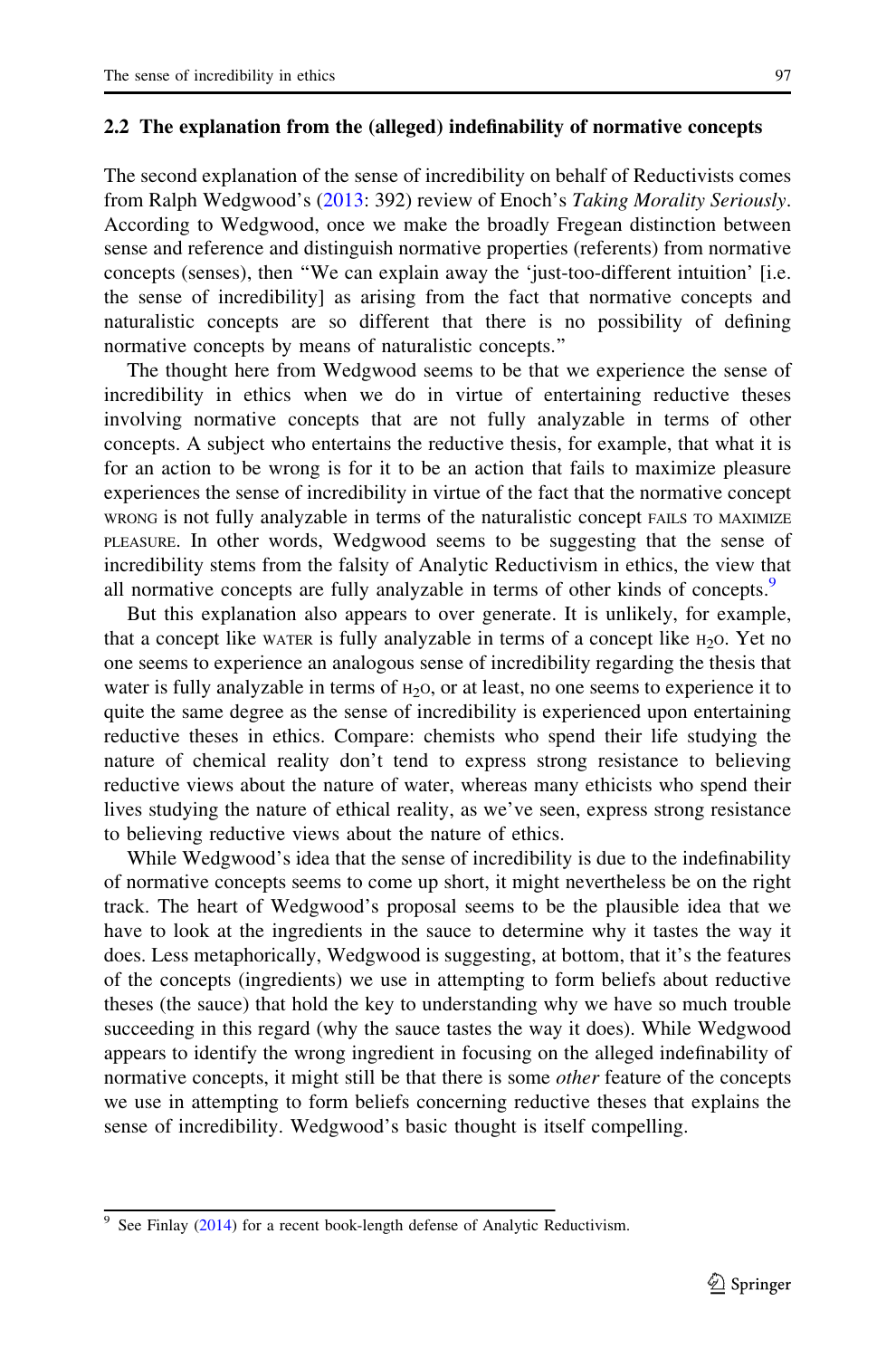<span id="page-5-0"></span>Moreover, Wedgwood seems to be in good company. For there is a seemingly analogous sense of incredibility that many philosophers of mind experience while attempting to believe claims concerning the reducibility of phenomenal consciousness.<sup>10</sup> Many of them even influentially suggest, pace Wedgwood, that this analogous sense of incredibility traces to the nature of the concepts that we use in entertaining such theses.<sup>11</sup> But instead of appealing to any lack of definitional connections among these concepts to explain this analogous sense of incredibility, it is often said that it results from entertaining reductive theses involving concepts that *do more* than merely refer to or pick out properties.<sup>12</sup> Just what concepts could do beyond picking out properties, and just how this could help explain the sense of incredibility is far from obvious.<sup>13</sup> But luckily for us, the idea that *words* might do more than merely pick out properties is a familiar one in ethics—so-called Hybridists have long argued that normative language has a kind of ''dual'' nature. And so, in the next section, I'll attempt to identify a candidate extra-referential feature of the normative concepts we use or deploy in attempting to form beliefs concerning reductive theses, by exploring what Hybridists have had to say about the special nature of normative words.<sup>14</sup> I'll then turn to the question of how such a feature might help explain the sense of incredibility in ethics.

### 3 Toward a more promising explanation of the sense of incredibility

With lessons from two not-fully-promising explanations of the sense of incredibility in ethics under our belt, we turn now to explaining the sense of incredibility in ethics away by trying to find some special feature of normative concepts that might do the

<sup>&</sup>lt;sup>10</sup> For example, McGinn [\(2014](#page-22-0), my emphasis) writes, "...consciousness as it presents itself to introspection appears to be *just a different kind of thing* from activity in the brain." And in describing what he calls the "intuition of distinctness," too, Papineau [\(2002](#page-22-0): 2) says that it is "the compelling intuition that the mind is ontologically distinct from the material world.''.

<sup>&</sup>lt;sup>11</sup> This idea is often found under the heading of the Phenomenal Concept Strategy. Many philosophers advance different versions of it. See Sundström  $(2011)$  $(2011)$  for an overview.

<sup>&</sup>lt;sup>12</sup> Again, however, not every proponent of the Phenomenal Concept Strategy advocates the very same version of it. While it seems accurate to say that Balog [\(2012\)](#page-21-0) and Papineau [\(1993](#page-22-0)) hold the kind of view described above, for example, Loar ([1997\)](#page-22-0) and Levin [\(2006](#page-22-0)) do not.

<sup>&</sup>lt;sup>13</sup> Some Phenomenal Concept Strategists, like Balog and Papineau, suggest that the concepts we use to pick out phenomenal properties (i.e. phenomenal concepts) also activate phenomenal or protophenomenal states. Since it is not plausible to think that normative concepts are a species of phenomenal concepts, I will not explore a strict analogue of some Phenomenal Concept Strategists' idea that phenomenal concepts both pick out properties and activate phenomenal states. In this paper, I will be relying very loosely on the core Phenomenal Concept Strategy idea that there is something special about the nature of normative concepts to which we can appeal in explaining away anti-Reductivist phenomena like the sense of incredibility.

<sup>&</sup>lt;sup>14</sup> Yetter-Chappell and Yetter-Chappell ([2013\)](#page-22-0) were the first to suggest that Reductivists in ethics might benefit from a kind of analogue of the Phenomenal Concept Strategy. By their own admission, however, the authors merely offer a sketch of such an analogue, concluding their paper by writing, ''The remaining challenge for the [Reductivist] who wants to adopt [the Concept] Strategy is to flesh it out by providing an account of [normative] concepts…'' The sections to come can be read as an attempt to meet this challenge.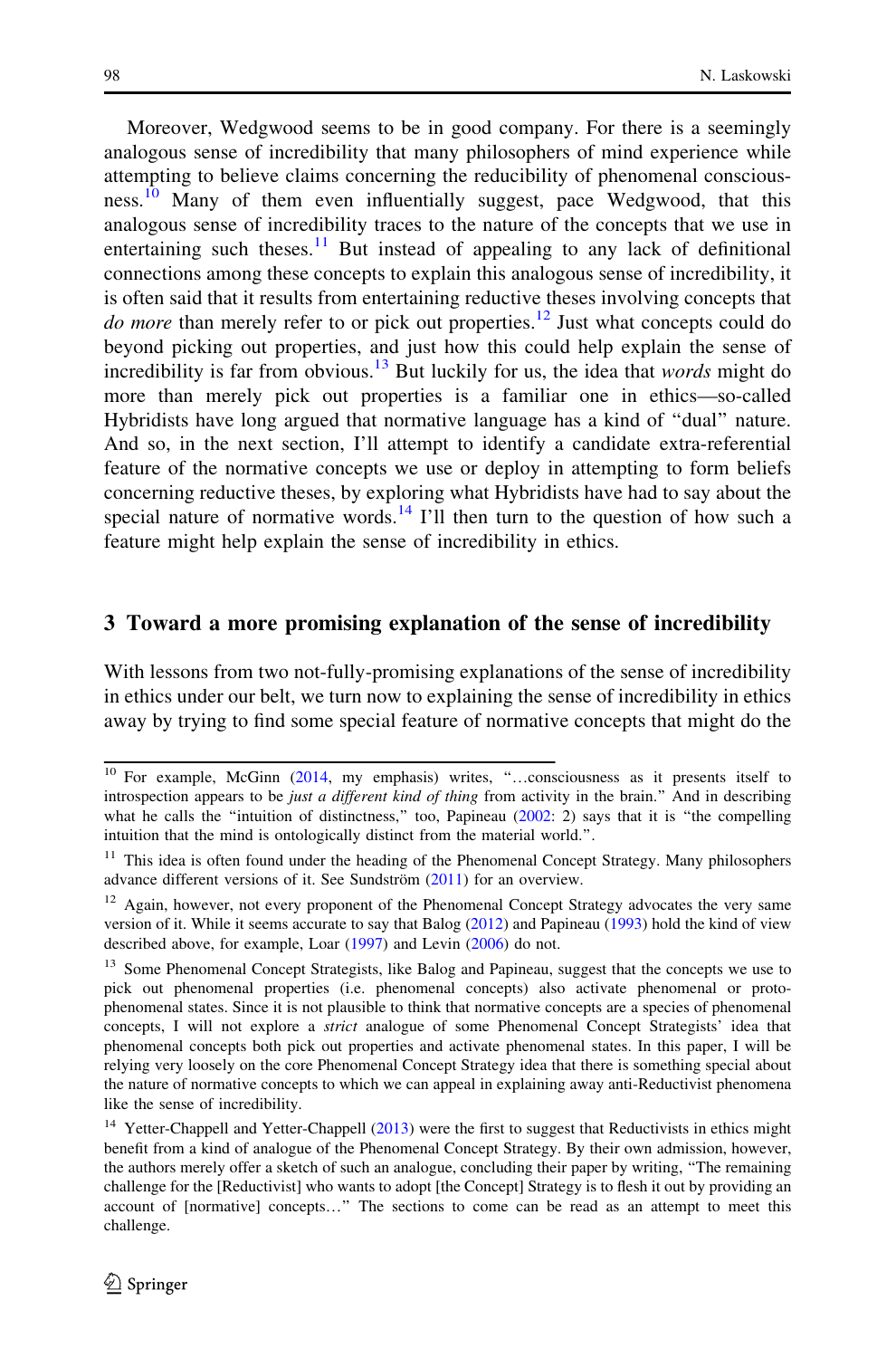trick. And it might be instructive in attempting to identify such a feature to explore, as noted above, how many ethicists have come to think there is something special about normative words.

To bring some perspective on the issue with a potted history, we can begin by noting that the dominant approach to the study of linguistic meaning in the history of philosophy of language has been broadly Descriptivist or Cognitivist or Truthconditional. On such an approach, the best kind of explanation of the meanings of words appeals to what they describe or what they're about or the contribution they make to conditions under which sentences containing them are true. Going all the way back to at least Ogden and Richards ([1923\)](#page-22-0), Ayer [\(1936](#page-21-0)), and Stevenson [\(1937](#page-22-0)), however, many philosophers have doubted whether the best explanation of the meanings of normative words is Descriptivist or Cognitivist or Truth-conditional (I'll stick to 'Cognitivist' from here on for ease of exposition). For it is a lot less obvious what a paradigmatically normative word like 'good' could be about than a paradigmatically non-normative word like 'tall', for example. Moreover, among other reasons, such philosophers have also thought that normative words seem more closely connected to action than other kinds of words.

Taken by such observations, Ogden and Richards, Ayer, Stevenson, and many other philosophers began developing a Noncognitivist approach to linguistic meaning, where the meanings of normative words are not best explained by what they are about or characterized through a compositional characterization of truthconditions. Rather, according to such philosophers, the best explanation of the meanings of normative words adverts to the non-cognitive or non-truth-conditional states of mind that are expressed by our use of such words. A word like 'wrong' does not pick out any kind of property when a speaker utters it in a sentence like 'stealing is wrong', on this sort of view, but instead expresses a noncognitive state of mind such as a desire not to steal. Eventually, against this background, so-called Hybridists began to doubt the apparent presupposition of this debate that we must choose between cognitive and noncognitive approaches to the study of linguistic meaning.

Among the wide variety of contemporary Hybrid views in ethics, one prominent family of such views traces to Copp [\(2001](#page-21-0)), and takes as its starting point plausible observations about sentences containing slurs. It seems like using the sentence 'Patrick is a mick' not only expresses a cognitive belief about Patrick being Irish, for example, but also expresses a negative noncognitive attitude, like contempt for Irish people. On such a view, the meanings of slurs are best explained by appealing both to the cognitive and noncognitive states of mind that our use of such sentences expresses. With slurs as their license for optimism, Hybridists claim that normative words are also best understood in terms of the cognitive and noncognitive states of mind that uses of them express.<sup>15</sup> Using 'wrong' in the sentence 'stealing is wrong' might on such a view express, say, the cognitive belief that stealing has some property, like the property of failing to maximize pleasure, and the noncognitive

<sup>&</sup>lt;sup>15</sup> I am using the terms 'ethics', 'moral', 'normative' and their cognates interchangeably.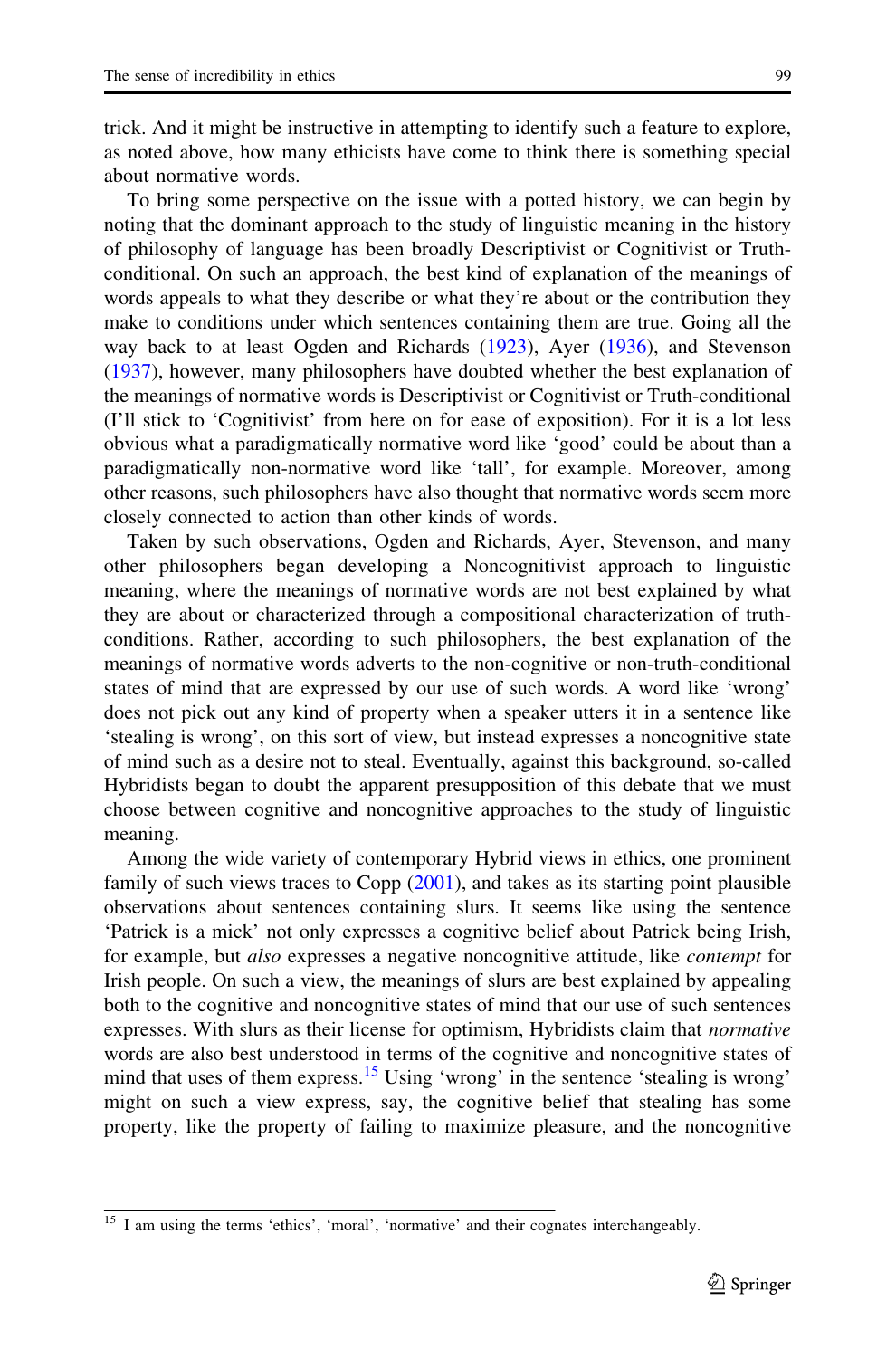attitude of desiring not to do whatever has the property of failing to maximize pleasure.

In an influential article that surveys the costs and benefits of many prominent Hybrid views, including Hybrid views that take slurs as their model, Schroeder [\(2009](#page-22-0)) argues forcefully that the best version of Hybridism is one on which sentences containing normative words are invariant across all speakers and uses, in the sense that uses of them do *not* express different states of mind across speakers or across uses. He recommends that Hybridists follow theorists like Boisvert [\(2008](#page-21-0)) and Hay ([2014\)](#page-21-0) in holding that any use of a normative word like 'wrong' out of the mouth of any speaker always picks out the same property and expresses the same noncognitive state. To fix ideas, then, I'll work with a slur inspired, Invariantist Hybrid view on which a use of 'wrong' in a sentence like 'stealing is wrong' always expresses the belief that stealing fails to maximize pleasure and the desire not to do whatever fails to maximize pleasure.

Note, however, that these are merely simplifying assumptions made for the sake of exposition. This toy view is more straightforward than other Hybridist proposals that incorporate Contextualist elements, where the properties picked out by the expressed beliefs or the very attitudes expressed shifts across contexts or speakers. Likewise, rather than using *pleasure maximization* as the candidate property for the correct reduction base, we could fill out this style of Hybridism equally well with Kantian notions, maintaining that any speaker's use of 'wrong' picks out the property of failing to conform to the categorical imperative.<sup>16</sup> I'll call this sort of Benthamite Invariantist Hybridism with which I'll be working Normative Language Hybridism (NLH) from here on.

Remember that the goal is to identify how normative concepts might do more than merely pick out properties, in an effort to explain away the sense of incredibility in ethics on behalf of Reductivists. The guiding thought of this and the sections to come is that Hybrid views of normative language are illuminating in this regard because such views provide clues as to what this extra-referential feature could be. But since Hybrid views are first and foremost theories of language, not concepts, our route to a Hybrid view of normative concepts is less than direct. Nevertheless, as we'll now begin to see, the kind of view we are looking for is only a bit further down the road.

### 3.1 From normative language hybridism to normative thought hybridism

In our search for an account of what could make normative concepts special in such a way as to explain the sense of incredibility in ethics, we were led in the previous

<sup>&</sup>lt;sup>16</sup> This is not to downplay any of the burdens that proponents of Invariantist Hybridism face in explaining how normative language has come to be about a single property. Doubts about whether it is possible to discharge this explanatory burden arguably serve as one of the principal motivations for Contextualist views of normative language on offer from theorists like Finlay ([2014\)](#page-21-0). Relatedly, however, in defending a version of Contextualism about normative language on behalf of Robust Realism, it could be that part of what it is for a range of uses of language to be distinctly moral is for it to be about a particular property. See Laskowski ([2014\)](#page-22-0) for more on this suggestion.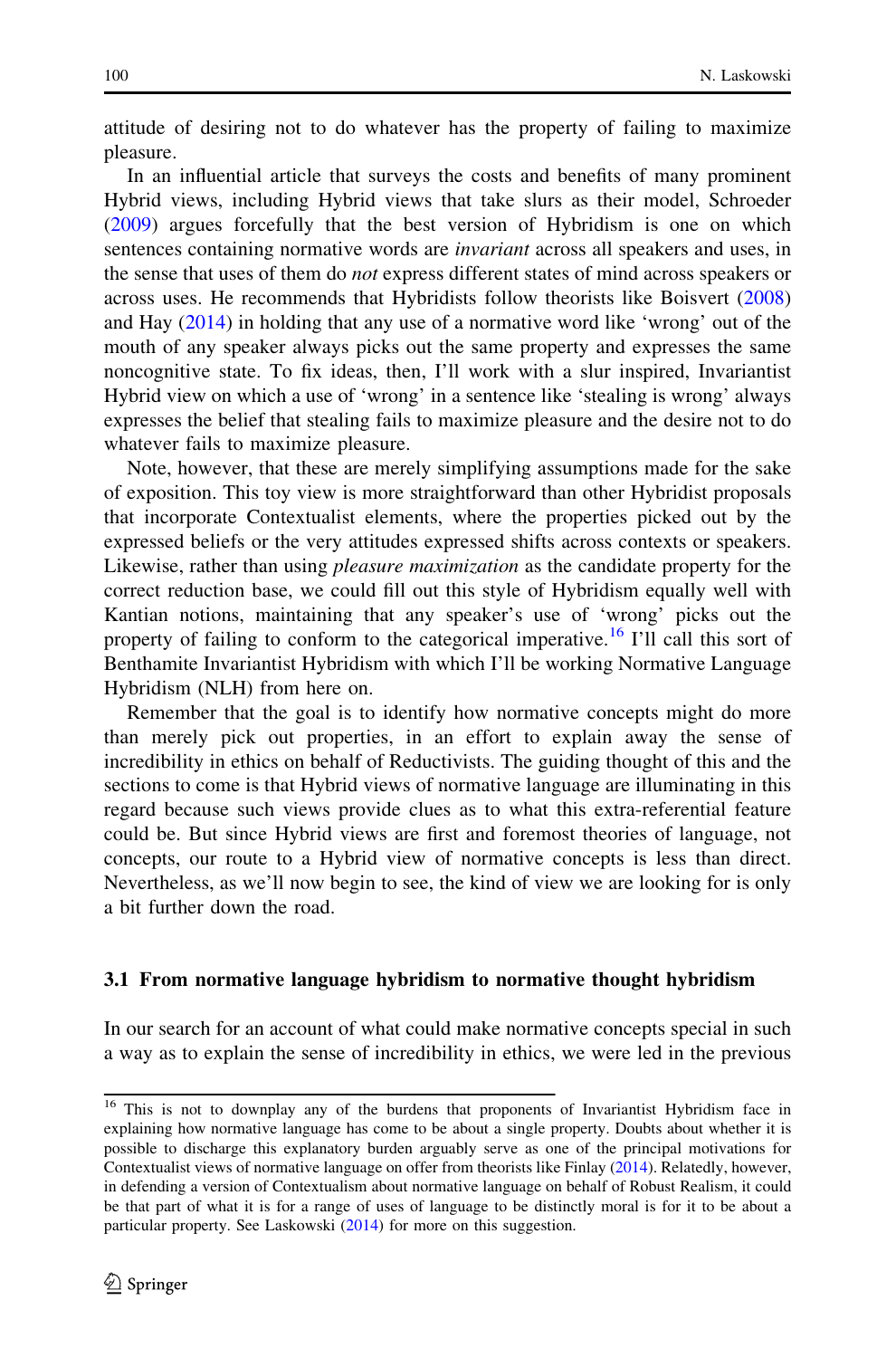section to NLH, which says, for example, that the meaning of 'wrong' in a sentence like 'stealing is wrong' is best explained by the cognitive belief that stealing fails to maximize pleasure and the desire not to do whatever fails to maximize pleasure that our use of such a sentence expresses. An intriguing idea suggested by this view is that what makes normative words special is that our use of them not only involves picking out properties but also somehow involves desiring.

This Hybrid idea about normative language might provide us with a significant clue about normative concepts. To see this, note that for much of the history of Hybridism, theorists have largely taken themselves only to be offering Hybrid views of the meanings of normative words. Yet familiar observations concerning our use of normative words, like the observation that our use of them is closely correlated with action, also seem to extend to normative *thoughts*. After all, people who think that they ought to recycle tend to do so and people who believe that torturing children for the fun of it is wrong tend not to torture children for the fun of it. The first step to moving from a Hybrid view of normative language to a Hybrid view of normative thought that we can articulate in English is to claim, as Schroeder [\(2014\)](#page-22-0) points out, that the semantics for thought-words like 'believes' interacts with the semantics for normative words in the right way. $17$ 

In particular, one way to do this is to hold that a use of the word 'believes' in a sentence like 'S believes that stealing is wrong' attributes to its subject the states of mind expressed by uses of 'wrong'. Since, on NLH, uses of 'wrong' always express beliefs about the property of failing to maximize pleasure and desires concerning this property, uses of such a term in attitude ascriptions will always ascribe these states to its subject. By putting together this claim about attitude ascriptions together with NLH, and semantically descending, we can say that S believes that stealing is wrong just in case S has the belief that stealing fails to maximize pleasure and the desire not to do whatever fails to maximize pleasure. It is natural to then go further and claim that what it is to believe that stealing is wrong is to be in the conjunctive state of believing that stealing fails to maximize pleasure and desiring not to do whatever fails to maximize pleasure. Call this view Normative Thought Hybridism (NTH). See Fig. [1](#page-9-0) for illustration.

Figure [1](#page-9-0) is an illustration of NTH. The triangle represents desiring not to do whatever fails to maximize pleasure, the square represents believing that stealing fails to maximize pleasure, and together these represent believing that stealing is wrong. This figure does *not* represent believing that stealing is wrong as the triangle. Nor does it represent believing that stealing is wrong as the square. Instead, it represents believing that stealing is wrong as the square and the triangle *together*. It is perhaps helpful think of the belief that stealing is wrong as distributed in the head, on this picture. To employ a familiar metaphor, if the head contains something like a ''box'' for belief, and something like a box for desire, we can think of beliefs about wrongness as placing constraints on *both* boxes. NTH is the view that believing that

Another route to a Hybrid view of normative thought is to first offer an analysis of normative thought, as Tresan [\(2006\)](#page-22-0) seems to do, and then offer a semantics for thought-words, in order to make sense of the language necessary for stating such a view. See also Laskowski [\(2015](#page-22-0)) for how Reductivists might put such views to use.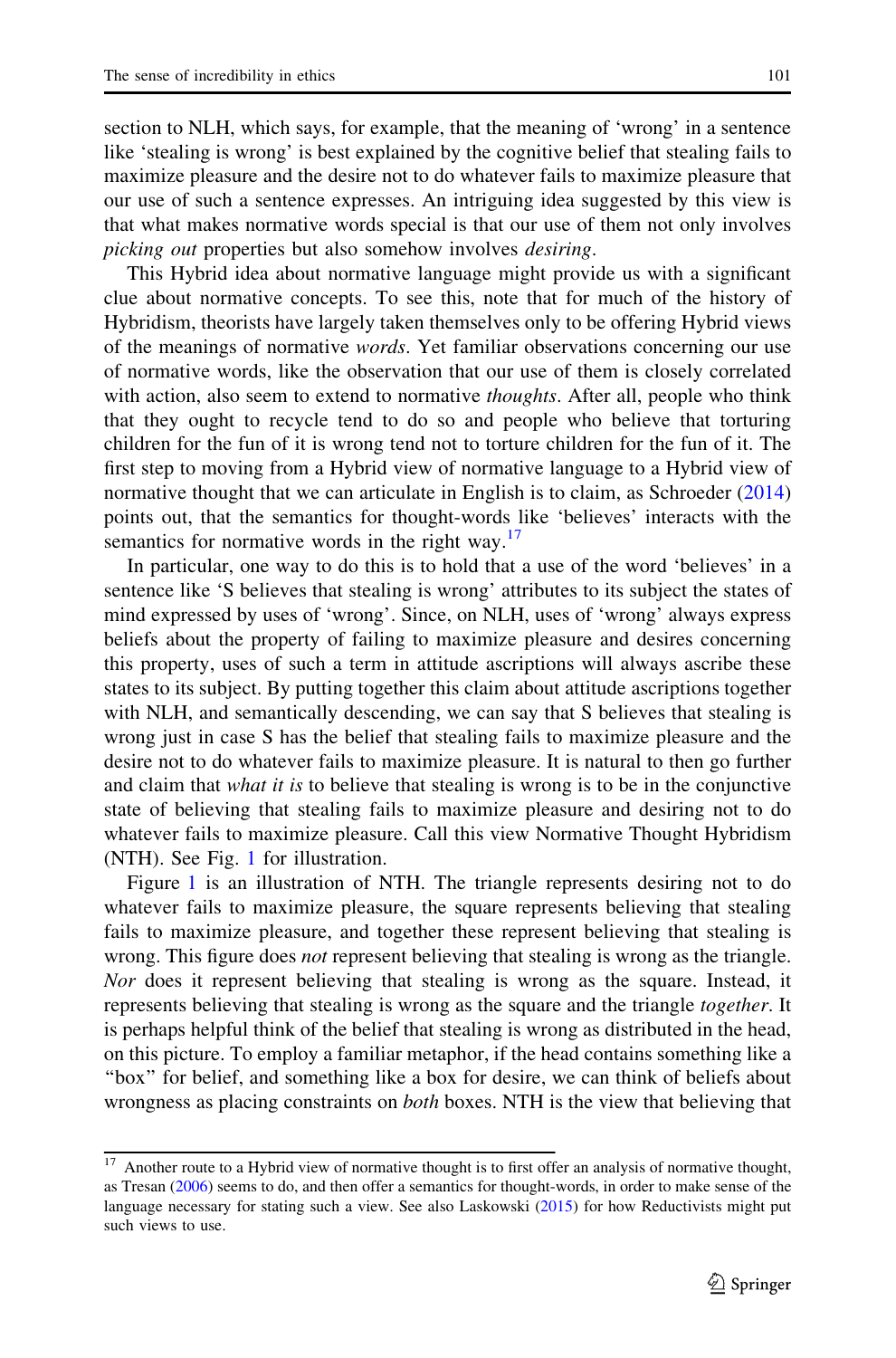<span id="page-9-0"></span>

Fig. 1 Normative thought hybridism

stealing is wrong is believing that stealing fails to maximize pleasure while desiring not to do whatever fails to maximize pleasure.

It is worth quickly noting that NLH and the resulting NTH both play fast and loose with the noncognitive attitudinal component in their respective analyses. In my gloss of NTH, for example, I claim that believing that stealing is wrong consists in believing that stealing fails to maximize pleasure and desiring not to do whatever fails to maximize pleasure. Such a gloss might reasonably lead one to think that NTH carries a commitment to a kind of Strong Motivational Internalism, according to which, necessarily, if S thinks that x is wrong, then x has a motivation not to x. However, Hay [\(2014](#page-21-0)) argues persuasively that it is possible to characterize the noncognitive attitudinal component of such analyses in a way that doesn't commit to Strong Motivational Internalism.<sup>18</sup> So, I do not take my gloss on such views to commit them to Strong Motivational Internalism, and I will continue to gloss them in the way that I have been for ease of exposition.

<sup>&</sup>lt;sup>18</sup> His idea is to characterize the noncognitive attitudinal component as generalized attitudes towards types. Instead of saying that S desires not to do whatever has the property of failing to maximize pleasure, for example, Hay might recommend we understand S as desiring not to do actions of the type that fail to maximize pleasure. Plausibly, it doesn't follow from S desiring not to do actions of the type *fail to* maximize pleasure that S desires not to do every particular action of that type. And if this is right, then it doesn't seem like S would necessarily be motivated upon thinking that a particular action fails to maximize pleasure.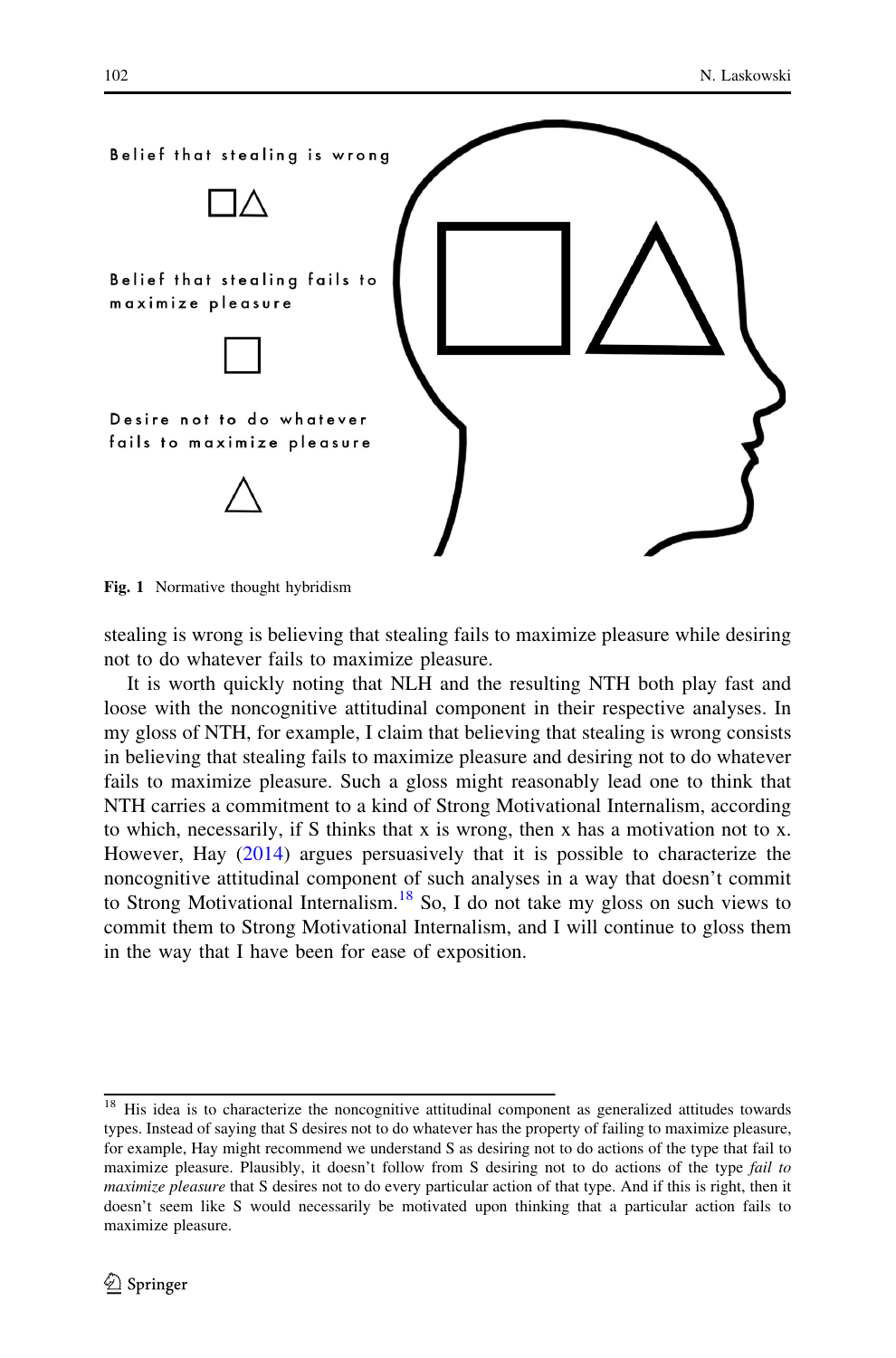### 3.2 From normative thought hybridism to normative concept hybridism

Our route to an account of what could make normative concepts special in such a way as to help explain the sense of incredibility in ethics has now made its way from NLH to NTH—from language to mind. Now that we are in the head, so to speak, we are in a position to build on NTH to offer an account of normative concepts.

Moving from NTH to a Hybrid view of normative concepts is straightforward. In the general theory of concepts, it is widely held that concepts are the constituents of thoughts.<sup>19</sup> Let's take this claim and combine it with the NTH claim that believing that stealing is wrong is believing that stealing fails to maximize pleasure while desiring not to do whatever fails to maximize pleasure. It is now natural to claim that a subject deploys the normative concept WRONG in believing that stealing is wrong just in case the subject deploys the concept FAILS TO MAXIMIZE PLEASURE in believing that stealing fails to maximize pleasure while desiring not to do whatever fails to maximize pleasure. Call this view Normative Concept Hybridism (NCH). See Fig. [2](#page-11-0) for illustration.<sup>20</sup>

Figure [2](#page-11-0) illustrates NCH. The triangle with the slashed circle in it represents desiring not to do whatever fails to maximize pleasure, the square with the empty circle in it represents believing that stealing fails to maximize pleasure, and these together represent deploying the normative concept WRONG in believing that stealing is wrong. To be clear, the figure does *not* represent deploying the normative concept WRONG as the triangle with the slashed circle in it. Nor does it represent deploying the normative concept WRONG as the square with the circle in it. Instead, the figure depicts the triangle and the square as together representing deploying the normative concept WRONG.

NCH looks to be a kind of Hybrid view of normative concepts. This is because it says that deploying wrong consists in both deploying FAILS TO MAXIMIZE PLEASURE (and hence in picking out the property of failing to maximize pleasure with it) and desiring not to do whatever fails to maximize pleasure. This suggests, on NCH, that deploying wrong also *does more* than merely pick out properties—it might be that deploying wrong further *activates* or *makes occurrent* a coordinated desire not to do whatever fails to maximize pleasure. This is an extra-referential feature of normative concepts—an extra-referential feature of normative concepts that we've been exploring Hybrid resources of normative language and thought to find.

<sup>&</sup>lt;sup>19</sup> See, for example, Fodor [\(1998:](#page-21-0) 26), Margolis and Laurence ([2004:](#page-22-0) 190), and Prinz ([2002\)](#page-22-0).

<sup>&</sup>lt;sup>20</sup> Normative Concept Hybridism is built out of the resources of Normative Thought Hybridism, which is built out of the Invariantist Hybridist resources of Normative Language Hybridism. It is worth mentioning that one of the main motivations for Invariantist Hybridism is its capacity to accommodate familiar Frege–Geach type worries. As Boisvert ([2008\)](#page-21-0) and Schroeder ([2009\)](#page-22-0) both emphasize, Invariantist Hybridism doesn't have any trouble capturing the embedding and logical properties of normative language, because the view piggy backs on standard Descriptivist accounts of such properties. Normative Concept Hybridism inherits the Invariantist Hybridist solution to Frege–Geach type concerns.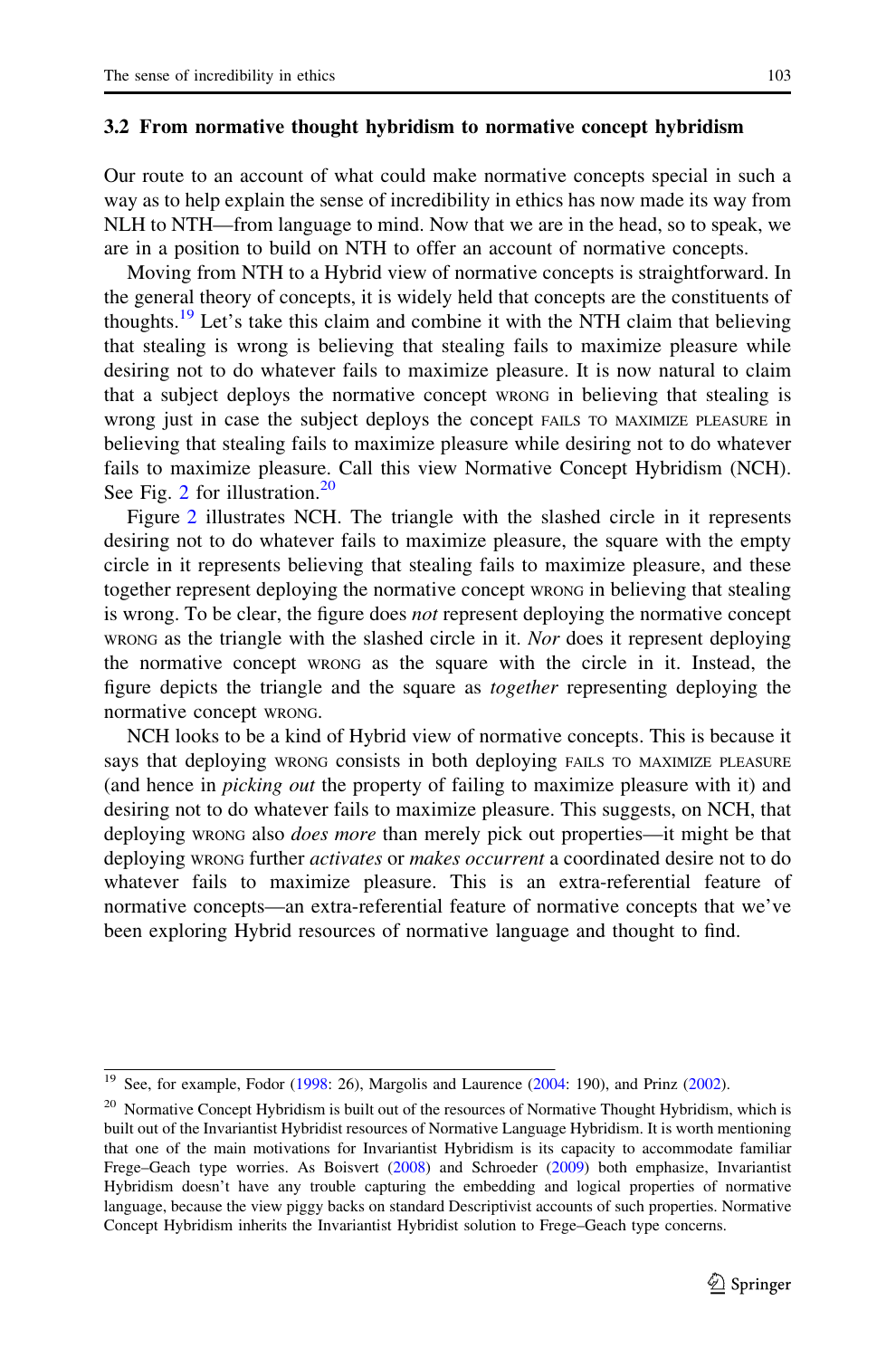<span id="page-11-0"></span>

Fig. 2 Normative concept hybridism

# 4 Normative concept hybridism, the sense of incredibility, and Schroeder's challenge

Recall that we set out in Sect. [2](#page-2-0) to develop a Hybrid view of normative concepts with a Hybrid view of normative language serving as inspiration (NLH). This led us to a Hybrid view of normative thought (NTH), which brought us to the sort of Hybrid view of normative concepts (NCH) that we were looking for. The development of NCH is of interest in its own right. But it is especially interesting in this context, since one of the central aims of this paper is to see whether appealing to an account of the nature of normative concepts on which they have an extrareferential feature could help explain the sense of incredibility away on behalf of Reductivists. That's the question we are finally in a position to begin addressing directly with NCH.

To see how NCH might help explain the sense of incredibility in ethics it would be instructive to again consider the reductive claim that wrongness is failing to maximize pleasure. Attempting to believe this thesis partially consists in deploying the normative concept WRONG (on the left-hand side of the claim) and deploying the non-normative concept FAILS TO MAXIMIZE PLEASURE (on the right-hand side). If NCH is true, then thinking the left-side (deploying WRONG) consists in deploying FAILS TO MAXIMIZE PLEASURE while desiring not to do whatever fails to maximize pleasure. And thinking the right-side (deploying FAILS TO MAXIMIZE PLEASURE) consists in deploying FAILS TO MAXIMIZE PLEASURE in the ordinary way.

Notice, however, that what is going on inside the head of a subject attempting to believe that wrongness is failing to maximize pleasure is that the subject is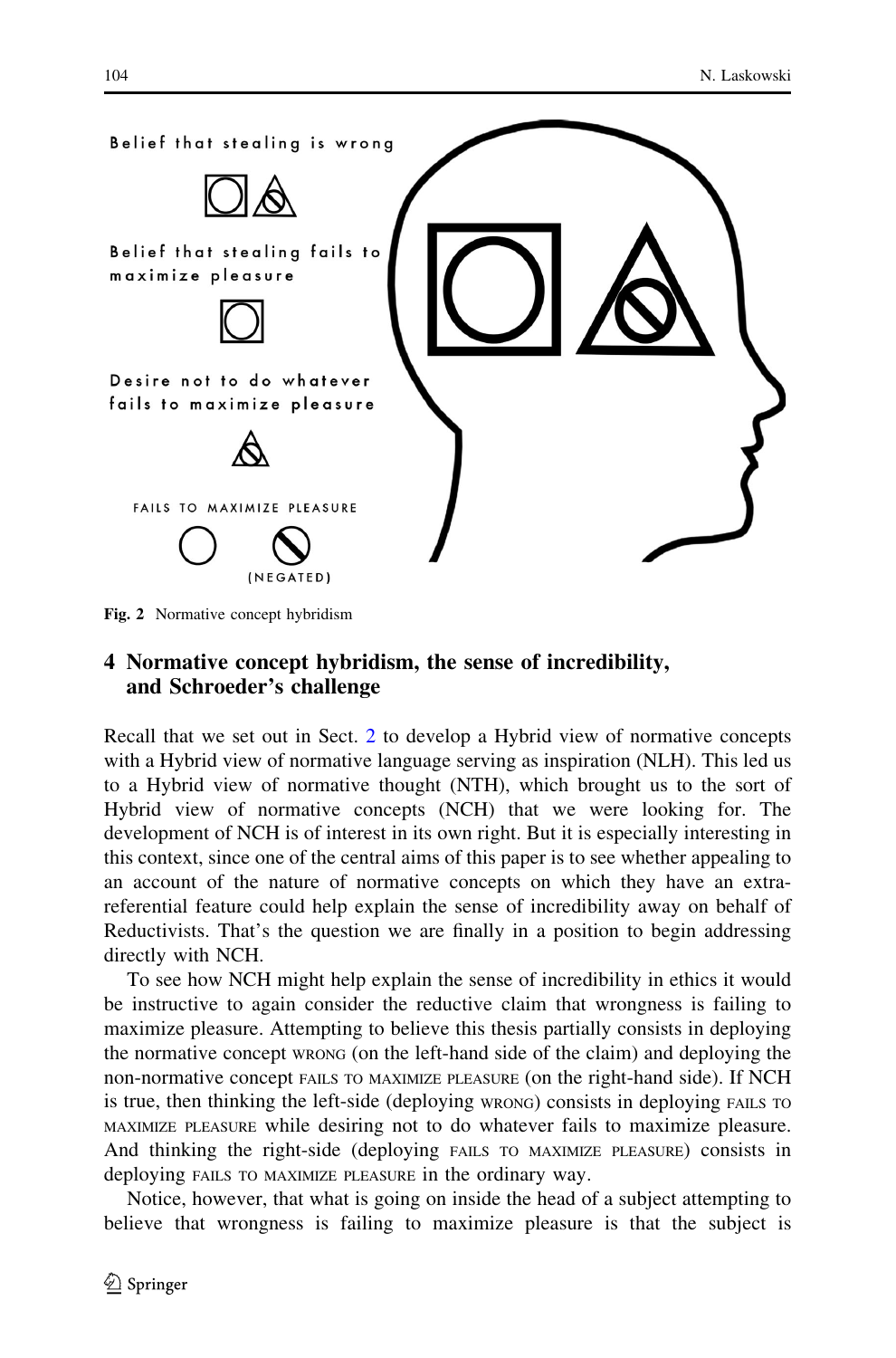deploying FAILS TO MAXIMIZE PLEASURE twice, on NCH, once on the left-side and once again on the right-side. This means that what is going on inside the subject's head is that they are attempting to believe that *failing to maximize pleasure is failing to* maximize pleasure. That's implausible.

That we have run into this problem is not altogether surprising, however. For it is a consequence of a related problem that afflicts, according to Schroeder [\(2009](#page-22-0): 300), the very sort of Hybrid views out of which NCH is built. Since the problem is subtle, though, it is worth belaboring it, by quickly rehearsing why Schroeder thinks views like NTH are vulnerable to it, and hence, again, why NCH inherits this problem.

Recall that, on NTH, believing that stealing is wrong is believing that stealing fails to maximize pleasure while desiring not to do whatever fails to maximize pleasure. Schroeder points out that it's a commitment of this kind of Hybrid view that anyone who has any normative thought about wrongness whatsoever desires not to do whatever fails to maximize pleasure. That is, if a subject has any belief about wrongness (e.g. killing is wrong, contributing to climate change is wrong, etc.), then they desire not to do whatever fails to maximize pleasure. That's just an easy-tomiss but nevertheless straightforward commitment of the view, since desiring not to do whatever fails to maximize pleasure is a necessary condition for having beliefs about wrongness.

The idea that everyone who is competent with the concept WRONG has this desire might itself be cause for concern.<sup>21</sup> But that's not the problem I am highlighting with Schroeder's discussion. Instead, I am focusing on the consequence that if a subject has such a desire, because they have beliefs about wrongness, then as soon as they come to believe, say, that stealing fails to maximize pleasure, they *thereby* count as believing that stealing is wrong. This is because *all it takes* to believe that stealing is wrong, on views like NTH, is believing that stealing fails to maximize pleasure while desiring not to do whatever fails to maximize pleasure.

This is a big problem. It means that views like NTH and hence NCH have a tremendously difficult time vindicating ordinary patterns of reasoning. A subject cannot, for example, come to believe, first, that stealing fails to maximize pleasure, and *then* in light of it, come to believe that stealing is wrong. For as soon as they form the former belief they automatically count as forming the latter one. Before we can even begin to see how NCH might help explain away the sense of incredibility in ethics, it seems, we first have to show how to avoid *Schroeder's Challenge*, which I am taking to be the challenge of providing an account of the nature of normative concepts on which it is possible to deploy them in those ways it is intuitively possible to do so. That's the task of the next section.

It's important to keep in mind that the desire not to do whatever fails to maximize pleasure is simply an example.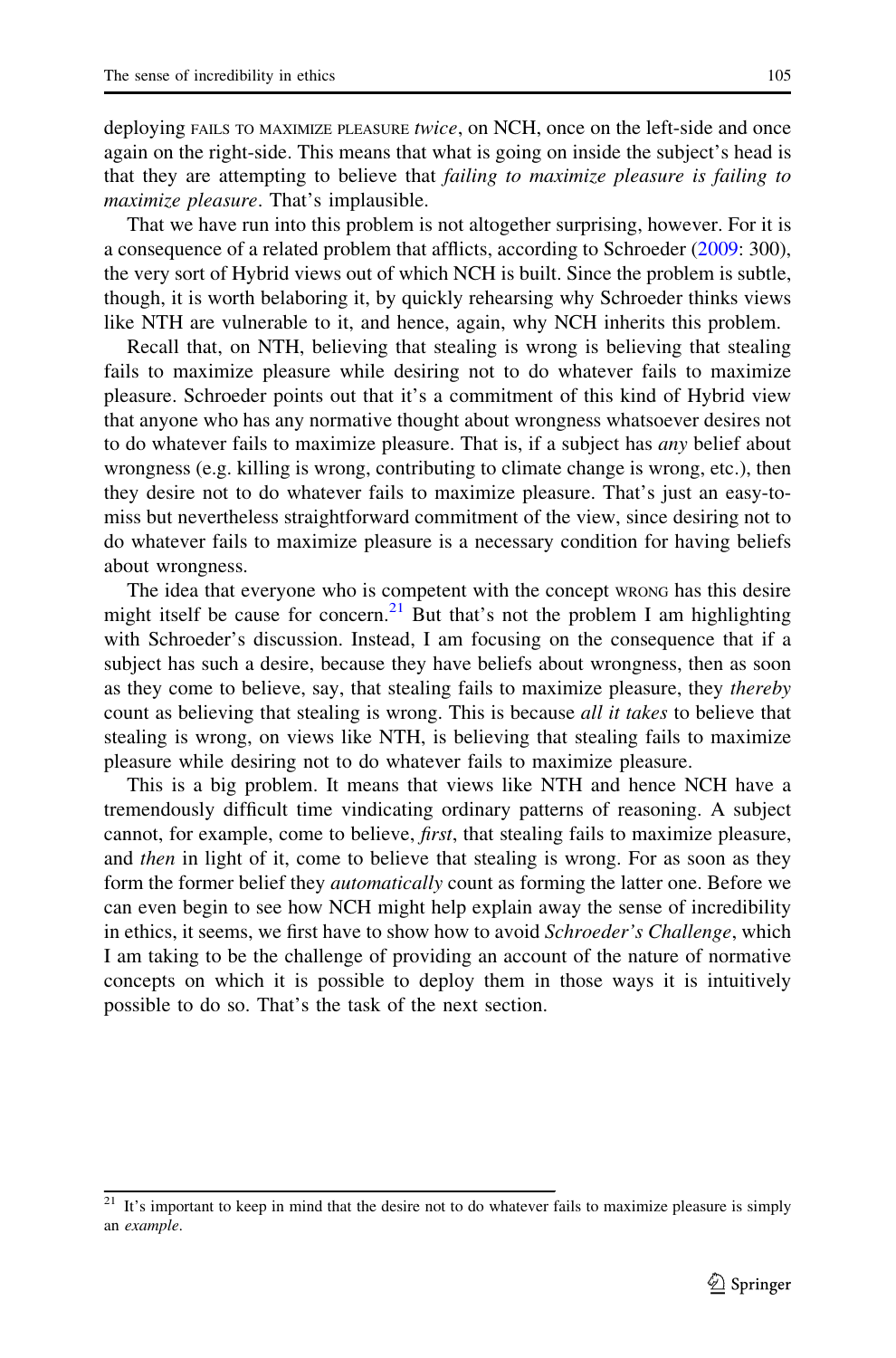### 4.1 The structure of an answer to Schroeder's challenge

In the previous section, we ran into Schroeder's Challenge while trying to explain away the sense of incredibility on behalf of Reductivists. What Schroeder's Challenge seems to reveal is that NCH makes it too easy to deploy WRONG, in virtue of making the conceptual connection between the normative concept WRONG and the non-normative concept FAILS TO MAXIMIZE PLEASURE too tight. This suggests that answering Schroeder's Challenge involves severing the connection between FAILS TO MAXIMIZE PLEASURE and WRONG in the NCH-analysis. In this section, I'll show that this diagnosis is on the mark.

Replace FAILS TO MAXIMIZE PLEASURE in the NCH-analysis with a different concept that picks out the very same property.<sup>22</sup> Since BENTHAM'S LEAST FAVORITE PROPERTY might also refer to the property of failing to maximize pleasure, suppose that deploying WRONG consists in deploying BENTHAM'S LEAST FAVORITE PROPERTY while desiring not do whatever has Bentham's least favorite property. Now imagine that a subject by the name of Stan is deliberating about whether to steal. Like most of us, Stan happens to have a few beliefs about wrongness. In particular, imagine, Stan believes that eating meat is wrong. Because Stan has this belief about wrongness, and because desiring not to do whatever has Bentham's favorite property is a necessary condition on having such a belief on our modified version of NCH, Stan has this desire.

Now imagine that over the course of deliberating about whether to steal, Stan then deploys FAILS TO MAXIMIZE PLEASURE in believing that stealing fails to maximize pleasure. This does *not* mean, however, that Stan ipso facto deploys wrong in believing that stealing is wrong. Sure, Stan desires not to do whatever has Bentham's least favorite property, and hence satisfies one necessary condition for deploying WRONG on the kind of modified version of NCH that we are considering. But he does not deploy BENTHAM'S LEAST FAVORITE PROPERTY in believing that stealing has Bentham's least favorite property, which means that Stan does not satisfy the other necessary condition for deploying WRONG in believing that stealing is wrong. Thus, so long as deploying WRONG involves a different concept from FAILS TO MAXIMIZE PLEASURE—one that picks out the same property—Schroeder's Challenge can be met.

### 4.2 Going out to LUNCH

In the previous section, we used the concept BENTHAM'S LEAST FAVORITE PROPERTY to demonstrate the structure of one kind of answer to Schroeder's Challenge: It has to be the case that deploying WRONG involves deploying a different concept from FAILS TO MAXIMIZE PLEASURE that picks out the same property as it. In this section, I will reflect on some of the reasons why BENTHAM'S LEAST FAVORITE PROPERTY has *merely* been a useful heuristic for demonstrating the structure of an answer to Schroeder's Challenge, in an effort to demonstrate a natural way to add substance to it.

 $22$  Remember that the property of failing to maximize pleasure is a *placeholder* for the correct reductive base property. It's not actually a constraint that the analysis includes a concept that refers to the particular property of failing to maximize pleasure, per se.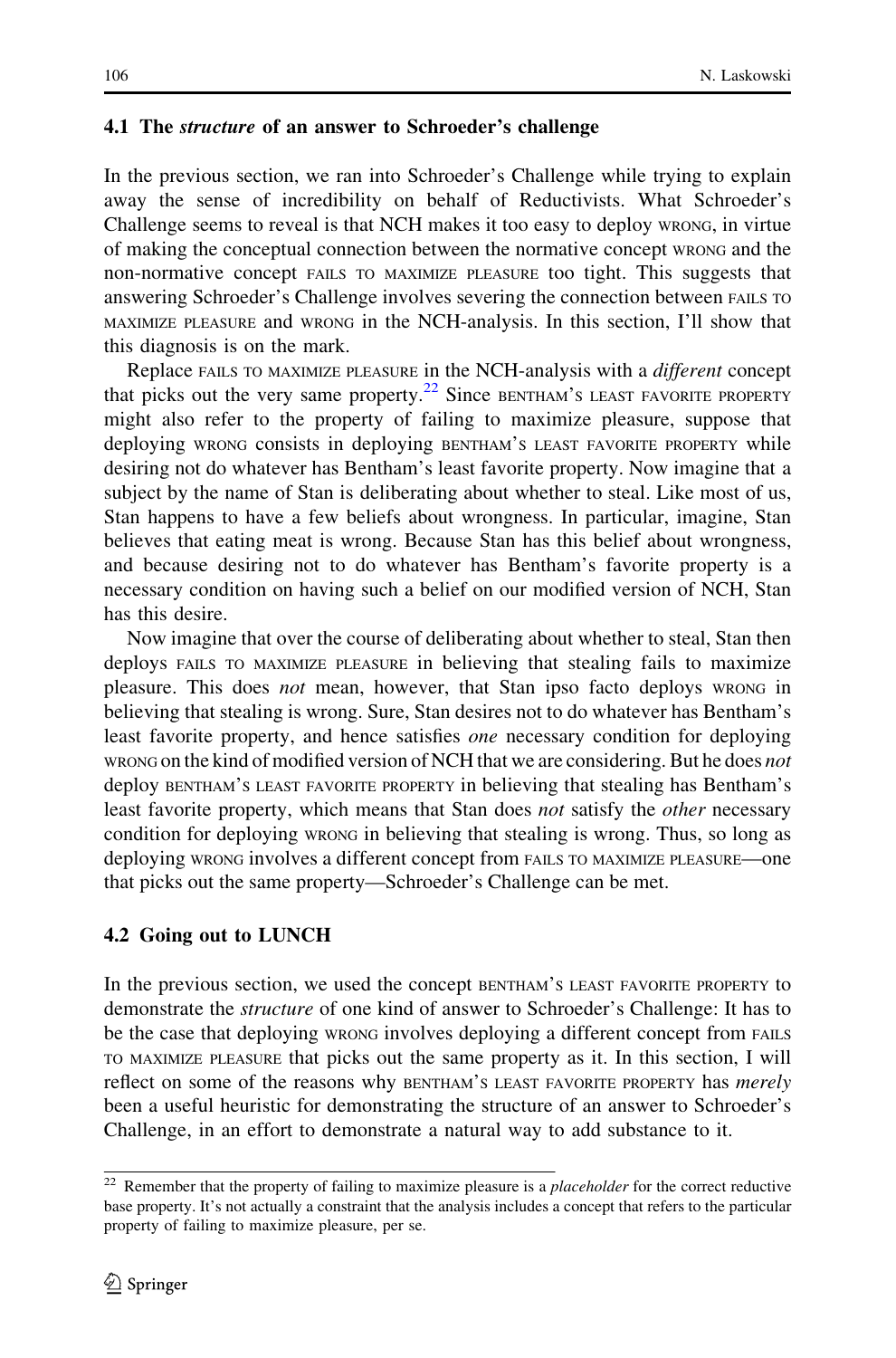Notice that it's simply implausible to maintain that ordinary normative agents possess the concepts that constitute BENTHAM'S LEAST FAVORITE PROPERTY, and hence it's implausible to maintain that deploying WRONG involves BENTHAM'S LEAST FAVORITE PROPERTY. After all, our students surely possessed the concept WRONG before acquiring the concept BENTHAM in our introductory ethics courses. Indeed, if this is right, then we should also acknowledge that it was never plausible to maintain the original NCH condition on which deploying WRONG involves deploying FAILS TO MAXIMIZE PLEASURE. For it's pure fantasy to hold that ordinary normative agents have engaged in the kind of sophisticated ethical theorizing that philosophers have undertaken to uncover the property of failing to maximize pleasure and acquire FAILS TO MAXIMIZE PLEASURE. $^{23}$  Nor, for that matter, have ordinary normative agents been privy to the social networks in which this concept has been transferred over time.

These considerations are worth emphasizing. Take a closer look at the features of BENTHAM'S LEAST FAVORITE PROPERTY and FAILS TO MAXIMIZE PLEASURE that seem to make them implausible candidate constituents of WRONG. Note, both of these concepts are highly *complex*. After all, I made up the former concept a moment ago to illustrate a relatively archaic philosophical point, by stringing together the simpler concepts BENTHAM'S, LEAST, FAVORITE, and PROPERTY, and the latter is the product of esoteric ethical theorizing, in which philosophers navigated complicated intuitions concerning an array of normatively significant elements of the world to construct it out of FAILS, MAXIMIZE, and PLEASURE.<sup>24</sup>

Perhaps, then, ordinary normative agents have come to possess a concept that picks out the same property as FAILS TO MAXIMIZE PLEASURE in virtue of a process that has little to do with any of my stipulations, nor the high-powered ethical theorizing of professional philosophers. Indeed, it is plausible to maintain, especially from the perspective of Reductivism, that ordinary normative agents have come to possess such a concept in a more down-to-earth way, like standing in the appropriate *causal* relationship to the property of failing to maximize pleasure that actions instantiate. For example, an action that instantiates the property of failing to maximize pleasure might cause us to identify it demonstratively as that feature of the action, and repeated instances then dispose us to recognize them as further instances of that sort of thing.<sup>25</sup> And because we pick out the property of failing to maximize pleasure

<sup>&</sup>lt;sup>23</sup> Keep in mind that the property of failing to maximize pleasure is simply a placeholder for the correct reductive base property, which is likely to be even more complex if the sophistication of any of the major ethical traditions in contemporary philosophy is any indication. But even if it turns out that a relatively complex property like the property of failing to maximize pleasure is the correct reductive base property, it's easy to miss its complexity as professional philosophers who are comfortably familiar with the substantive elements *failing*, *maximize*, and *pleasure* that structure it. See Laskowski [\(2017](#page-22-0)) for an extended discussion of the relationship between sophisticated ethical theorizing and Reductivism.

<sup>&</sup>lt;sup>24</sup> Or whichever the constituents of the corresponding concept of the correct reductive base property might be. Again, the property of failing to maximize pleasure and the corresponding concept FAILS TO MAXIMIZE PLEASURE are placeholders.

<sup>&</sup>lt;sup>25</sup> This is another place where versions of the Phenomenal Concept Strategy are serving as helpful inspiration. Loar [\(1990](#page-22-0), [1997](#page-22-0)) influentially argues that phenomenal concepts have a recognitional, demonstrative character. Levin ([2006,](#page-22-0) [2008](#page-22-0), [2012\)](#page-22-0) refines and prominently defends this basic idea.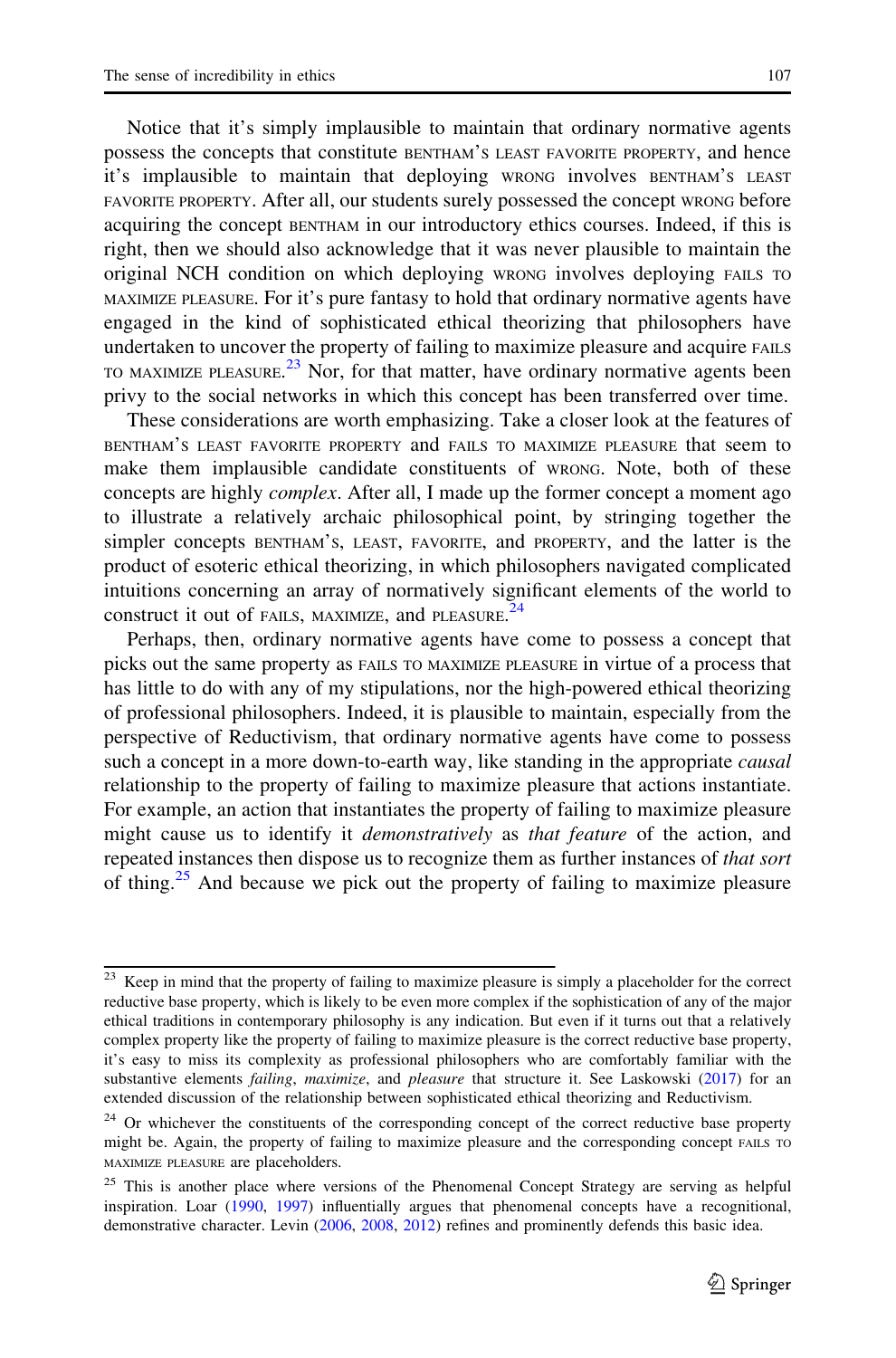demonstratively, without assistance from thoughtful philosophical reflection,<sup>26</sup> it could be that the concept has a *simple* and hence *unanalyzable* character as a result. Would it do the trick if deploying wrong consisted in deploying a concept like *this*?

Yes. But let's be crystal clear about the modified version of NCH now under consideration, before illustrating exactly how it copes with Schroeder's Challenge. I am claiming that, plausibly, deploying wrong involves deploying an unanalyzable concept that picks out the same property of failing to maximize pleasure as the analyzed concept FAILS TO MAXIMIZE PLEASURE. To talk about this unanalyzable concept, we cannot use the word 'wrong', since the word 'wrong' denotes the concept WRONG of which this unanalyzable concept is a proper part. And since we do not have another word in English for this unanalyzable concept that forms a proper part of WRONG, I will introduce the word 'gnorw' for it. Instead of claiming that what it is to deploy WRONG is to deploy FAILS TO MAXIMIZE PLEASURE while desiring not to do whatever fails to maximize pleasure, as a proponent of NCH would, I claim that what it is to deploy wrong is to deploy the *unanalyzable* concept GNORW while desiring not to do whatever is gnorw. Call the resulting view Unanalyzable Normative Concept Hybridism (UNCH). Better yet, call it Laskowski's Unanalyzable Normative Concept Hybridism, since it's hard to argue against LUNCH. Figure [3](#page-16-0) illustrates the view.

The triangle with the dotted circle in it represents desiring not to do whatever is gnorw, the square with the dotted circle in it represents believing that stealing is gnorw, and these together represent deploying the normative concept WRONG in believing that stealing is wrong. Like our other figures, Fig. [3](#page-16-0) does not represent deploying the normative concept WRONG as the triangle with the dotted circle in it. Nor does it represent deploying the normative concept wrong as the square with the dotted circle in it. Instead, the figure depicts the triangle with the dotted circle and the square with the dotted circle as *together* representing deploying the normative concept WRONG.

To be clear, GNORW is not a new concept that I am introducing. Rather, it's a cognitive-naturalistic concept that everyone competent with the concept WRONG uses to think about the property of failing to maximize pleasure, in virtue of, for example, standing in the right causal relation to this property. Or so I think the considerations above make it plausible to claim. To be sure, however, I am introducing the word 'gnorw' to express the concept GNORW. And that might seem strange, since we might expect to already have a word to describe such a crucial element of our minds. But our linguistic deficiency here is no surprise, at least from the perspective of someone who takes Hybridism seriously—someone who takes the idea that normative concepts have a kind of dual nature to be a genuinely novel insight. The word 'gnorw' simply allows us to talk about a proper part of WRONG that competent users of it have always possessed, but which until now has gone unnoticed. That this has

<sup>&</sup>lt;sup>26</sup> Space prevents me from expanding on these suggestive remarks about the relationship between ordinary normative agents and substantive ethical theorizing. See Star [\(2015](#page-22-0)) for a detailed, systematic treatment of the issue.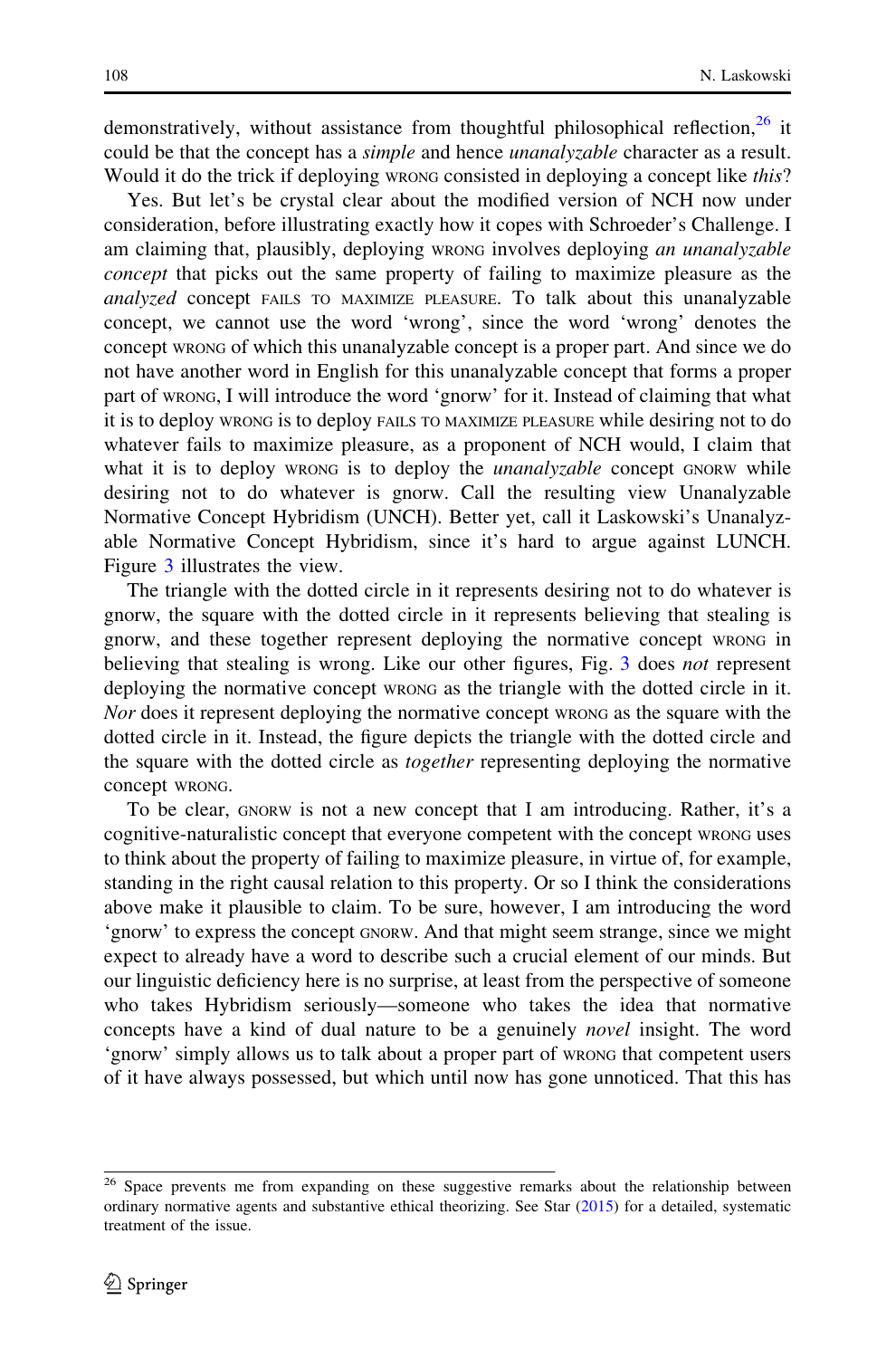<span id="page-16-0"></span>

Fig. 3 Laskowski's unanalyzable normative concept hybridism

gone unnoticed should be no surprise to anyone who thinks philosophy makes progress.<sup>27</sup>

### 4.3 Answering Schroeder's challenge

With LUNCH on the table, we are now in a position to provide a full answer to Schroeder's Challenge. To see how the answer works, imagine, again, that Stan still has a few beliefs about wrongness, including his belief that eating meat is wrong. Because Stan has this belief, on LUNCH, he desires not to do whatever is gnorw. Now imagine that Stan is deliberating about whether to steal while desiring not to do whatever is gnorw. Imagine, too, that over the course of deliberating about

<sup>27</sup> A natural worry to have is that LUNCH does not provide a complete explanation of the sense of incredibility that is at the same time plausible. After all, philosophers experience the sense of incredibility in response to all sorts of reductive theses in ethics, not just to reductive theses concerning wrongness. This suggests that a proponent of LUNCH might have to posit that all our normative concepts are hybrid concepts with their own unanalyzed cognitive-naturalistic concept as a constituent, e.g.  $GNOW<sub>1</sub>$ ,  $GNOW<sub>2</sub>$ , and so on. And the mind might start to look implausibly furnished from this perspective.

This sort of worry is a useful reminder that a proponent of LUNCH still faces a number of choicepoints in developing a full theory of normative concepts that carries with it an explanation of the sense of incredibility. Whether and if so how normative concepts stand in structural relationships of fundamentality among each other is one such choice-point that comes to mind, for example. In the spirit of Schroeder ([2007\)](#page-22-0), it could be that some normative concepts are more basic than others, and that the less basic ones are most plausibly understood in terms of those that are more basic. A proponent of LUNCH could then say that we only have a single unanalyzed cognitive-naturalistic concept that forms a proper part of the most basic normative concept in terms of which all less basic normative concepts are best understood. Thanks to an anonymous referee for raising this concern.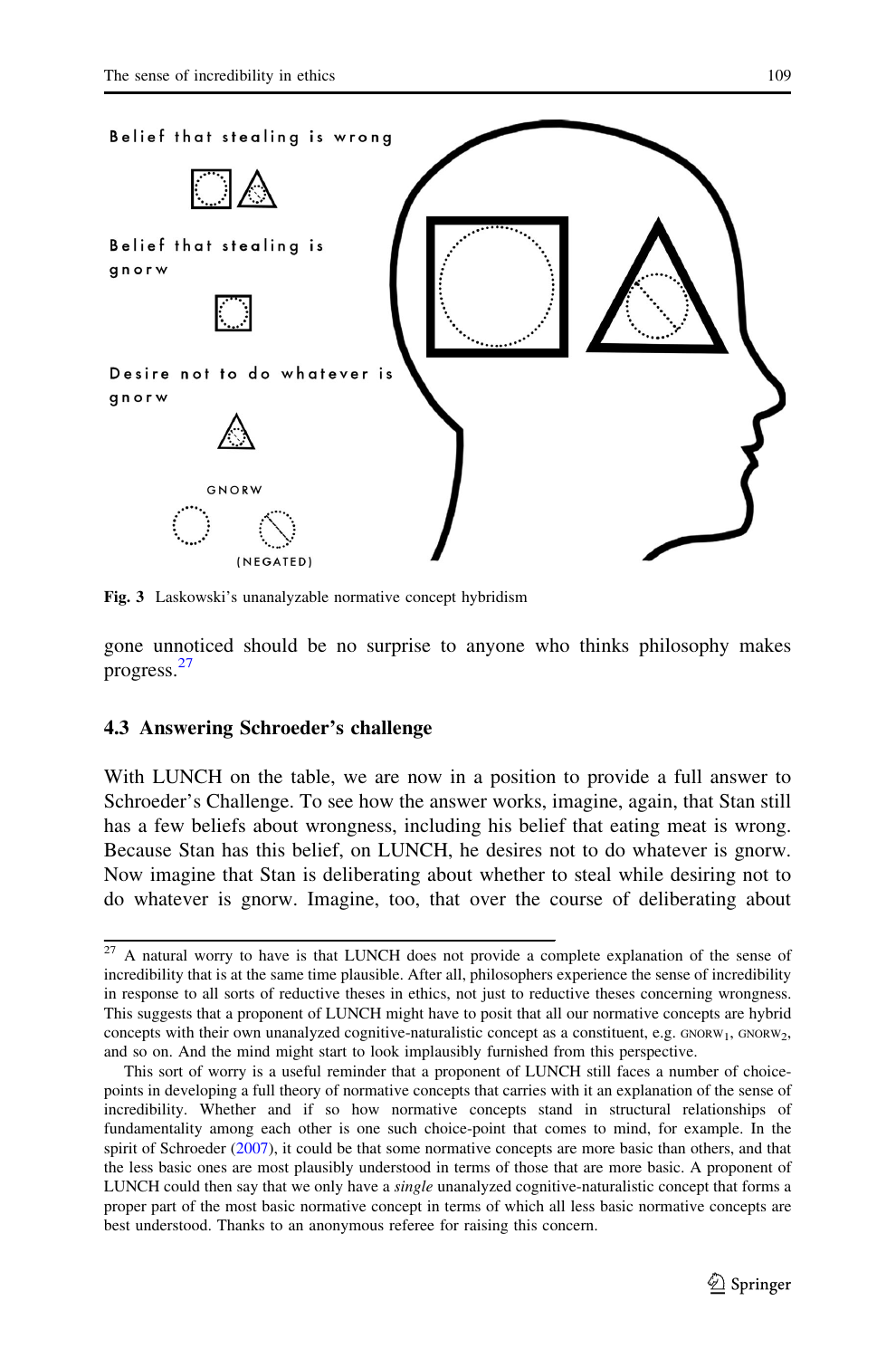whether to steal, Stan comes to deploy FAILS TO MAXIMIZE PLEASURE in believing that stealing fails to maximize pleasure. Here is a figure illustrating Stan's state of mind (Fig. [4](#page-18-0)).

Notice, even though Stan deploys FAILS TO MAXIMIZE PLEASURE in believing that stealing fails to maximize pleasure while desiring not to do whatever is gnorw, Stan does not count as deploying WRONG in believing that stealing is wrong. To believe that stealing is wrong, on LUNCH, Stan would need to deploy GNORW in believing that stealing is gnorw while desiring not do whatever is gnorw. But Stan does not do both of these things. Yes, he desires not to do whatever is gnorw. But he does not deploy GNORW in believing that stealing is gnorw; rather, he believes that stealing fails to maximize pleasure. Thus, Stan can believe that stealing fails to maximize pleasure without ipso facto deploying WRONG in believing that stealing is wrong. This means, on LUNCH, that Stan can deploy all the concepts he intuitively ought to have the capacity to deploy, as Fig. [5](#page-18-0) represents.

By substituting GNORW for FAILS TO MAXIMIZE PLEASURE in the NCH-analysis of WRONG, it is possible to deploy FAILS TO MAXIMIZE PLEASURE in believing that stealing fails to maximize pleasure without ipso facto deploying WRONG and hence without ipso facto believing that stealing is wrong. Thus, LUNCH avoids Schroeder's Challenge.<sup>28</sup> Yet in addition to avoiding Schroeder's Challenge, LUNCH also avoids a closely related problem—one that we might think of as the flipside of Schroeder's Challenge.

This other side is brought out when we consider a case in which Stan is again deliberating about whether to steal, but where he *first* deploys wrong in believing that stealing is wrong. This means, on NCH, that Stan deploys FAILS TO MAXIMIZE PLEASURE in believing that stealing fails to maximize pleasure while desiring not to do whatever fails to maximize pleasure. But that immediately seems like a problem, because it means that Stan cannot reason *from* deploying wrong to deploying FAILS TO MAXIMIZE PLEASURE. Call this Copp's Challenge.<sup>29</sup>

Copp's Challenge is also not an issue on LUNCH. For when Stan deploys WRONG in believing that stealing is wrong over the course of deliberating about whether to steal, on LUNCH, he deploys GNORW in believing that stealing is gnorw while desiring not to do whatever is gnorw. Since GNORW has no connection to FAILS TO MAXIMIZE PLEASURE, Stan does not ipso facto count as deploying FAILS TO MAXIMIZE PLEASURE. LUNCH straightforwardly answers Copp's Challenge, too. $30$ 

<sup>&</sup>lt;sup>28</sup> Note that I am only claiming that this is one way to avoid Schroeder's Challenge. I am not claiming that LUNCH is the only way to go in response.

<sup>&</sup>lt;sup>29</sup> I call this "Copp's Challenge" because David Copp raised it in correspondence.

<sup>&</sup>lt;sup>30</sup> There is a sense in which one pattern of concept deployment is not possible on LUNCH: So long as Stan has some beliefs about wrongness, and hence desires not to do whatever is gnorw, Stan cannot first deploy GNORW in believing that stealing is gnorw and then on this basis go ahead and further deploy WRONG in believing that stealing is wrong. This is because LUNCH tells us that there is no further deployment to be made; that is, deploying WRONG just is deploying GNORW while desiring not to do whatever is gnorw. But the idea that it is possible to deploy any sequence of normative and non-normative concepts is far from an obviously compelling, pre-theoretical constraint on a plausible theory of the nature of normative concepts that we have to satisfy.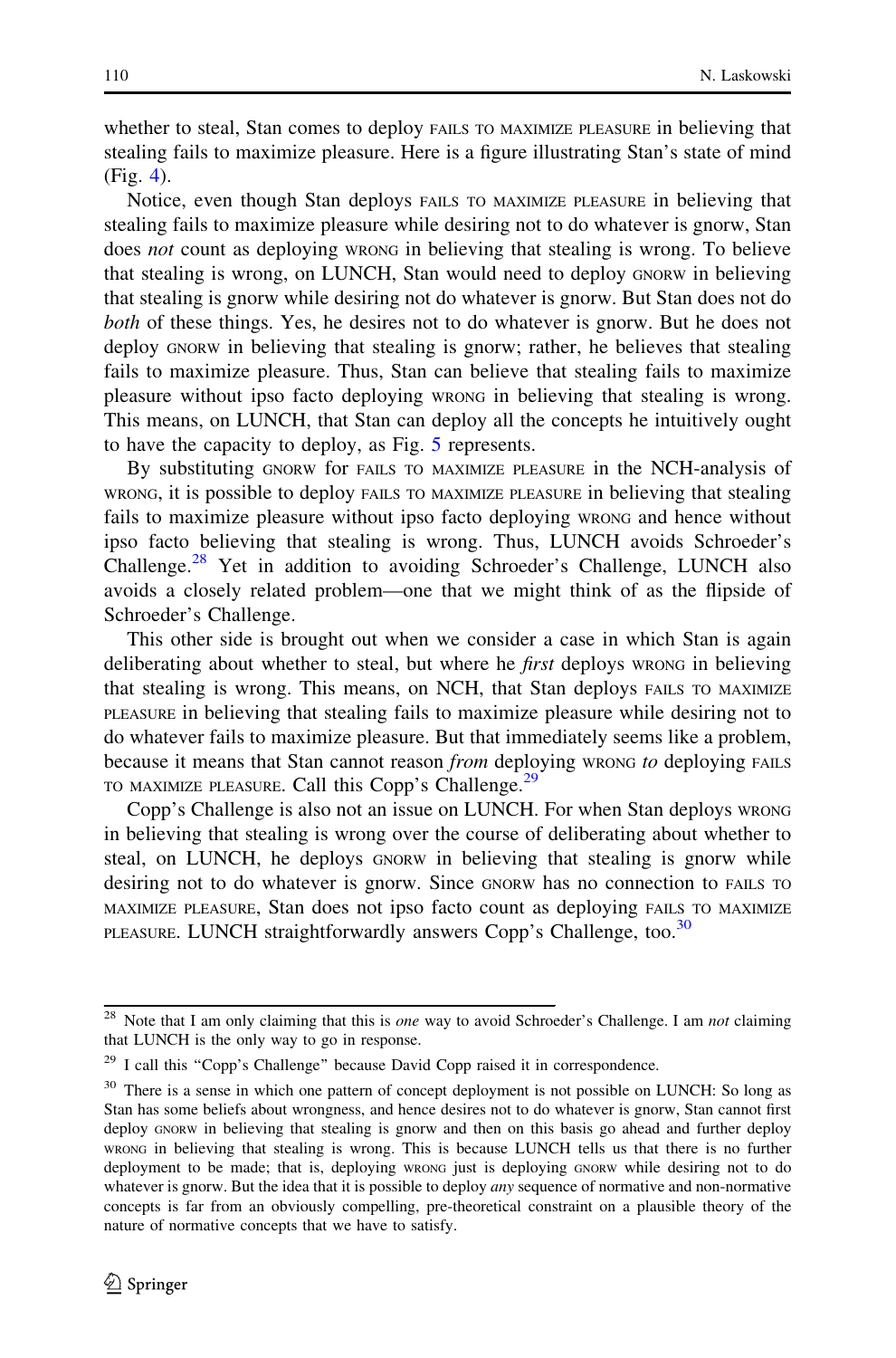<span id="page-18-0"></span>

Fig. 4 Believing that stealing fails to maximize pleasure while desiring not to do whatever is gnorw

```
Belief that stealing is wrong
```


Fig. 5 Believing that stealing is wrong while believing that stealing fails to maximize pleasure and desiring not to do whatever is gnorw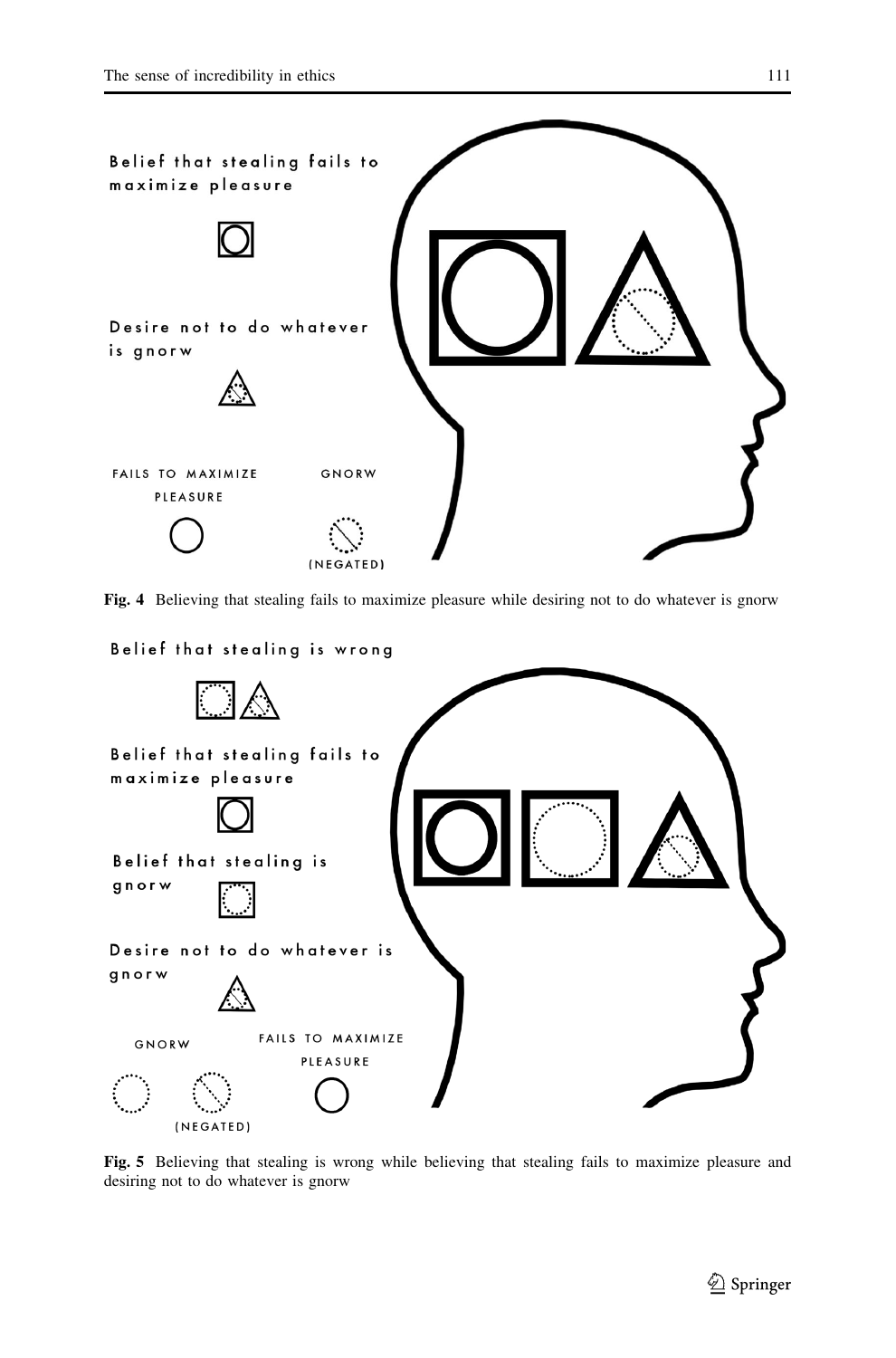LUNCH might sound like an unusual view, even if it does answer Schroeder's Challenge and Copp's Challenge. But we can think of it this way. I am proposing a marriage between two familiar kinds of views in ethics. Cornell Realists from the 1980s maintain that some normative concepts pick out the same properties as nonnormative concepts, but suggest that's *all* normative concepts do.<sup>31</sup> Hybridists from the previous two decades maintain that the meanings of normative words (and hence thoughts and hence concepts) involve a cognitive-naturalistic component and noncognitive component, but suggest that the cognitive-naturalistic component is explicable. I am suggesting that the Cornell Realists were right in maintaining that some normative concepts pick out the same properties as non-normative concepts, but incorrect in suggesting that's all normative concepts do. I am also suggesting that Hybridists are right in maintaining that normative concepts involve both a cognitive-naturalistic component and a noncognitive component, but incorrect in suggesting that cognitive-naturalistic component is explicable. On LUNCH, we understand deploying the concept WRONG in terms of deploying the unanalyzable cognitive-naturalistic concept GNORW and the desire not to do whatever is gnorw.

### 4.4 Explaining the sense of incredibility

All the way back in Sect. [1](#page-0-0), we took off and ran with Wedgwood's idea that there might be something special about the nature of the concepts that we use to think about reductive theses in ethics that helps explain why we find such theses so difficult to believe; that is, why we experience the sense of incredibility. This led us to explore the Hybrid idea that normative words characteristically *do more* than non-normative words, in an effort to identify what might be special about normative concepts, or how normative concepts might also characteristically do more than non-normative concepts. The culmination of this exploration is LUNCH, which says that deploying WRONG is deploying GNORW while desiring not to do whatever is gnorw. Because deploying WRONG involves deploying the cognitive-naturalistic concept GNORW, deploying WRONG results in picking out the property of failing to maximize pleasure. And because deploying wrong involves deploying GNORW while desiring not to do whatever is gnorw, deploying WRONG also results in the activation or making occurrent of the coordinated desire not to do whatever is gnorw. This is how normative concepts do more than pick out properties.

Here is how this profile of normative concepts from LUNCH offers a promising explanation of the sense of incredibility in ethics on behalf of Reductivists. Focus again on our familiar reductive claim that wrongness is failing to maximize pleasure. On LUNCH, thinking the left-side (the wrongness side) involves deploying GNORW and desiring not to do whatever is gnorw, and thinking the right-side (the failing to maximize pleasure side) involves deploying FAILS TO MAXIMIZE PLEASURE. This means, on LUNCH, that thinking the left-side and the rightside both involve picking out the property of failing to maximize pleasure, but *only* thinking the left-side involves activating the coordinated desire not to do whatever

 $31$  See Boyd ([1988\)](#page-21-0) and Brink [\(1984](#page-21-0)).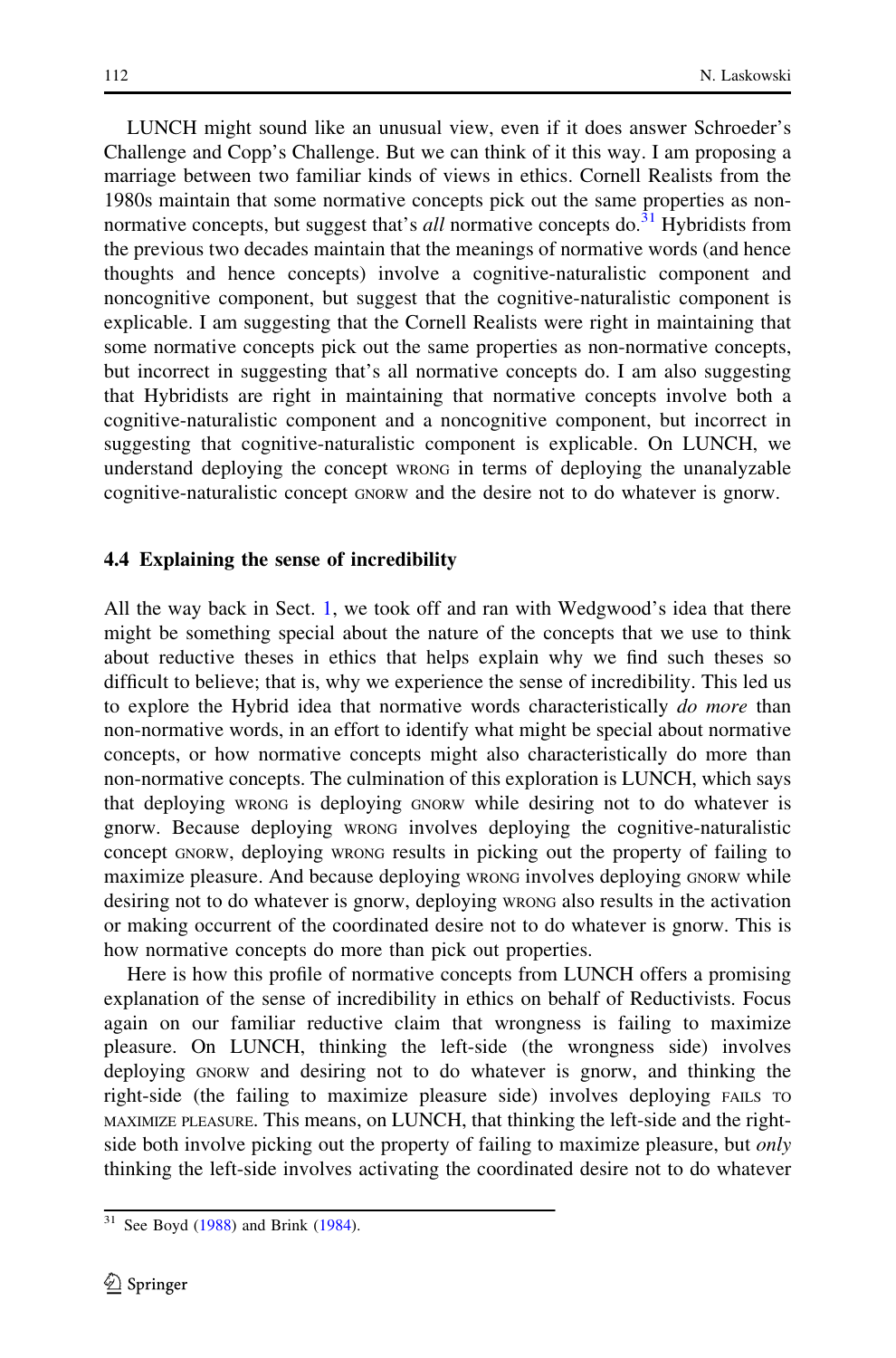is gnorw. Whereas deploying WRONG is ''colored'' by the activation of the desire not to do whatever is gnorw, so to speak, deploying FAILS TO MAXIMIZE PLEASURE is not. As such, deploying normative concepts feels very different from deploying other kinds of concepts, which might give us the impression that normative concepts could not pick out the same properties as other kinds of concepts. This is why normative properties seem ''just too different'' to be reducible to other kinds of properties.

Space limitations make it impossible to provide a full defense of this style of explanation.<sup>32</sup> But one reason to think that it is nevertheless still promising is that it appears to have an advantage over rival explanations. We saw above that the problem with the Explanation from Deliberative Significance, on which the sense of incredibility is due to a mismatch in deliberative significance between concepts, is that it predicts that we will also experience the sense of incredibility while entertaining claims involving indexical and non-indexical concepts. Yet we do not. We also saw above that the problem with the Explanation from the Indefinability of Normative Concepts idea, on which the sense of incredibility is due to the falsity of Analytic Reductivism in ethics, is that it predicts that we should experience the sense of incredibility while entertaining reductive claims concerning water and H2O. Yet we do not. But since deploying indexical concepts and concepts like water doesn't seem to involve characteristically activating any coordinated desires, LUNCH does not appear to predict that we will experience the sense of incredibility while entertaining claims involving such concepts.<sup>33</sup>

### 5 Conclusion

This paper began with the idea that many philosophers experience the sense of incredibility in ethics. After arguing that two explanations of the phenomenon are unsatisfactory, I went on to develop a Hybrid theory of normative concepts to better

<sup>&</sup>lt;sup>32</sup> It might be said that the explanation depends on the assumption that desires phenomenologically project, which some philosophers, like Hulse et al [\(2004](#page-21-0)), call into question. But while it's not clear to me that desires don't themselves have a phenomenological upshot to them, they might nevertheless carry with them other experiential states that do. That would be enough to run the explanation.

<sup>&</sup>lt;sup>33</sup> However, LUNCH is built out of resources from NTH and NTH is built out of resources from NLH, which is inspired by the idea that the best explanation of the meanings of slurs appeals to the desire-like attitude that uses of them express. It is natural to think, then, that the explanation of the sense of incredibility from LUNCH over generates to cases involving slurs. Reverse-engineering LUNCH to provide an account of deploying a slur concept like MICK leaves us with the view that deploying MICK in believing that Patrick is a mick involves deploying  $IRISH$  in believing that Patrick is Irish while having contempt for people who are Irish. Since deploying MICK looks like it involves the activation of contempt, LUNCH might be said to predict that we will experience the sense of incredibility in attempting to believe that the Irish are micks.

While I do not think examples like this are devastating to the explanation of the sense of incredibility on offer, I admit that the issue is tricky. Notice, on this LUNCH based account of slur concepts, a subject cannot deploy MICK without having contempt for the Irish. This means that a subject has to be a racist to even begin attempting to believe that the Irish are micks. While the view does predict that racists will experience the sense of incredibility, it's not easy to determine whether this is a problem without getting inside the headspace of racists.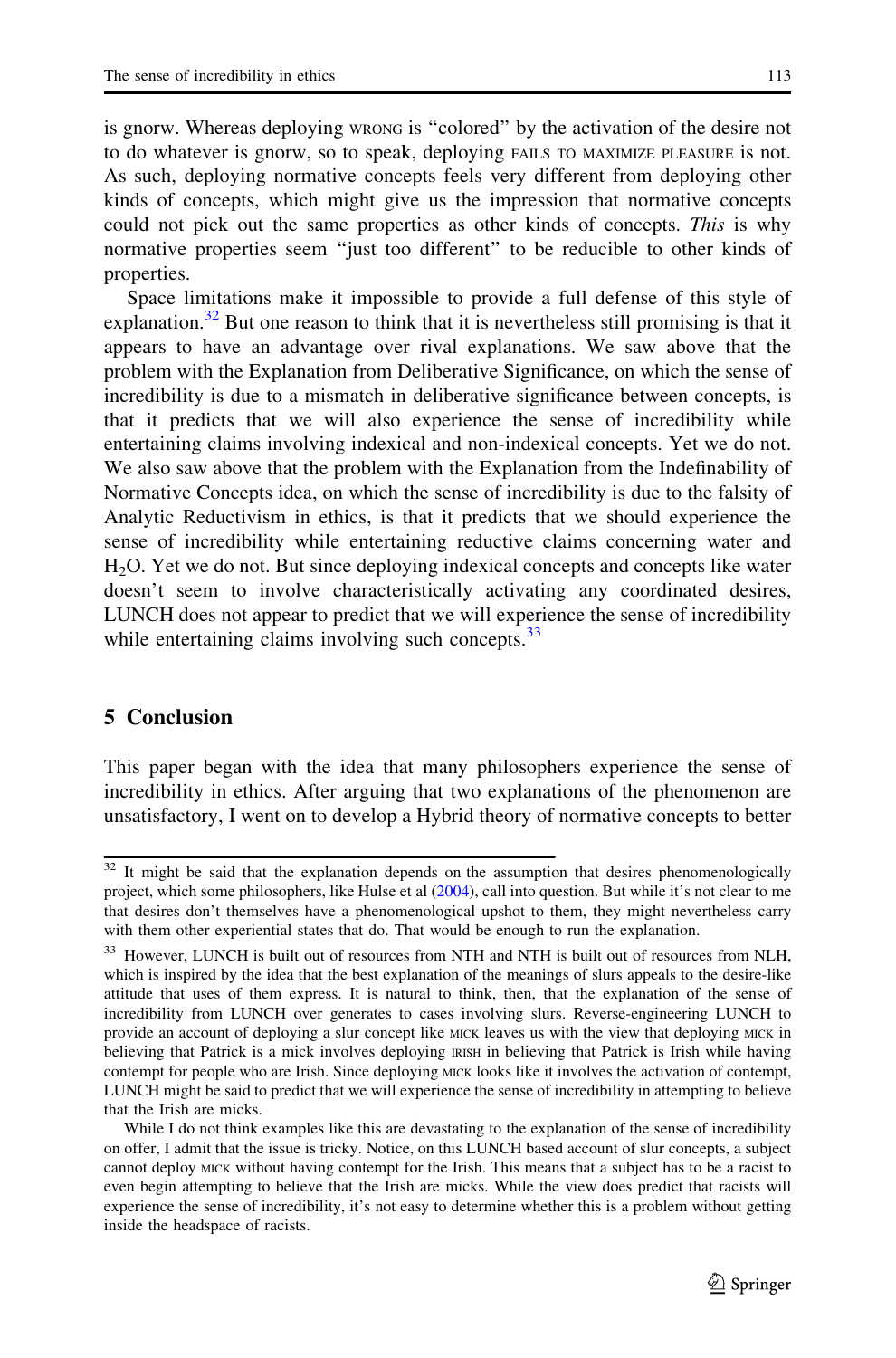<span id="page-21-0"></span>explain it, modifying it along the way to answer important challenges to Hybrid theories from Schroeder [\(2009](#page-22-0)), who along with offering such challenges, has also argued that the advantages that accrue to Hybrid theories over familiar Cognitivist Externalist views of normative thought and talk are subtle at best. Yet the fact that so very many philosophers maintain that normative properties are ''just too different'' from other kinds of properties to be reducible to them, i.e. that so many philosophers experience the sense of incredibility in ethics, is without a doubt one of the main sources of resistance to Reductivism. If the arguments of this paper are on track, however, then we can at least say that one kind of Hybrid view available to Reductivists carries with it a promising explanation of arguably the central hang-up philosophers have about Reductivism. This strikes as more than just a subtle advantage.

Acknowledgements Thanks to Renee Jorgensen Bolinger, David Copp, Terence Cuneo, Alexander Dietz, Stephen Finlay, Joe Horton, Nathan Robert Howard, Tanya Kostochka, Wooram Lee, Janet Levin, Michael Milona, Caleb Perl, Abelard Podgorski, Mark Schroeder, Tim Schroeder, and Ralph Wedgwood for extensive feedback. Thanks also to multiple audiences at the University of Southern California and University of Duisburg-Essen for asking thoughtful questions about this paper and the bigger project of which this paper is a part. I'm grateful Philosophical Studies, too, for both processing my submission quickly and providing highly constructive referee reports. Finally, I want to thank Amanda Prunesti especially for help with the illustrations.

### References

Ayer, A. (1936). *Language, truth, and logic*. Dover Publications.

- Balog, K. (2012). Acquaintance and the mind–body problem. In C. Hill & S. Gozzano (Eds.), Identity theory. Cambridge: Cambridge University Press.
- Boisvert, D. (2008). Expressive-assertivism. Pacific Philosophical Quarterly, 89(2), 169–203.
- Boyd, R. (1988). How to be a moral realist. In G. Sayre-McCord (Ed.), Essays on moral realism (pp. 181–228). Ithaca: Cornell University Press.
- Brink, D. (1984). Moral realism and the skeptical arguments from disagreement and queerness. Australasian Journal of Philosophy, 62, 111–125.
- Copp, D. (2001). Realist-expressivism: A neglected option for moral realism. Social Philosophy and Policy, 18, 1.
- Cuneo, T., & Shafer-Landau, R. (2014). The moral fixed points: New directions for moral nonnaturalism. Philosophical Studies, 171(3), 399–443.
- Dancy, J. (2006). Nonnaturalism. In D. Copp (Ed.), The Oxford handbook of ethical theory. Oxford: Oxford University Press.
- Enoch, D. (2011). Taking morality seriously: A defense of robust realism. Oxford: Oxford University Press.
- Finlay, S. (2014). Confusion of tongues. Oxford: Oxford University Press.
- Fitzpatrick, W. (2008). Robust ethical realism, non-naturalism, and normativity. Oxford Studies in Metaethics, 3, 159–205.
- Fodor, J. (1998). Concepts: Where cognitive science went wrong. Oxford: Oxford University Press.
- Forcehimes, A. (2015). A dilemma for non-analytic naturalism. Pacific Philosophical Quarterly, 97 (1),  $1 - 20.$
- Hay, R. (2014). Attitudinal requirements for moral thought and language: Noncognitive type-generality. In G. Fletcher & M. Ridge (Eds.), Having it both ways: Hybrid theories and modern metaethics. Oxford: Oxford University Press.
- Huemer, M. (2005). Ethical intuitionism. New York: Palgrave Macmillan.
- Hulse, D., Read, C., & Schroeder, T. (2004). The impossibility of conscious desire. American Philosophical Quarterly, 41(1), 73–80.